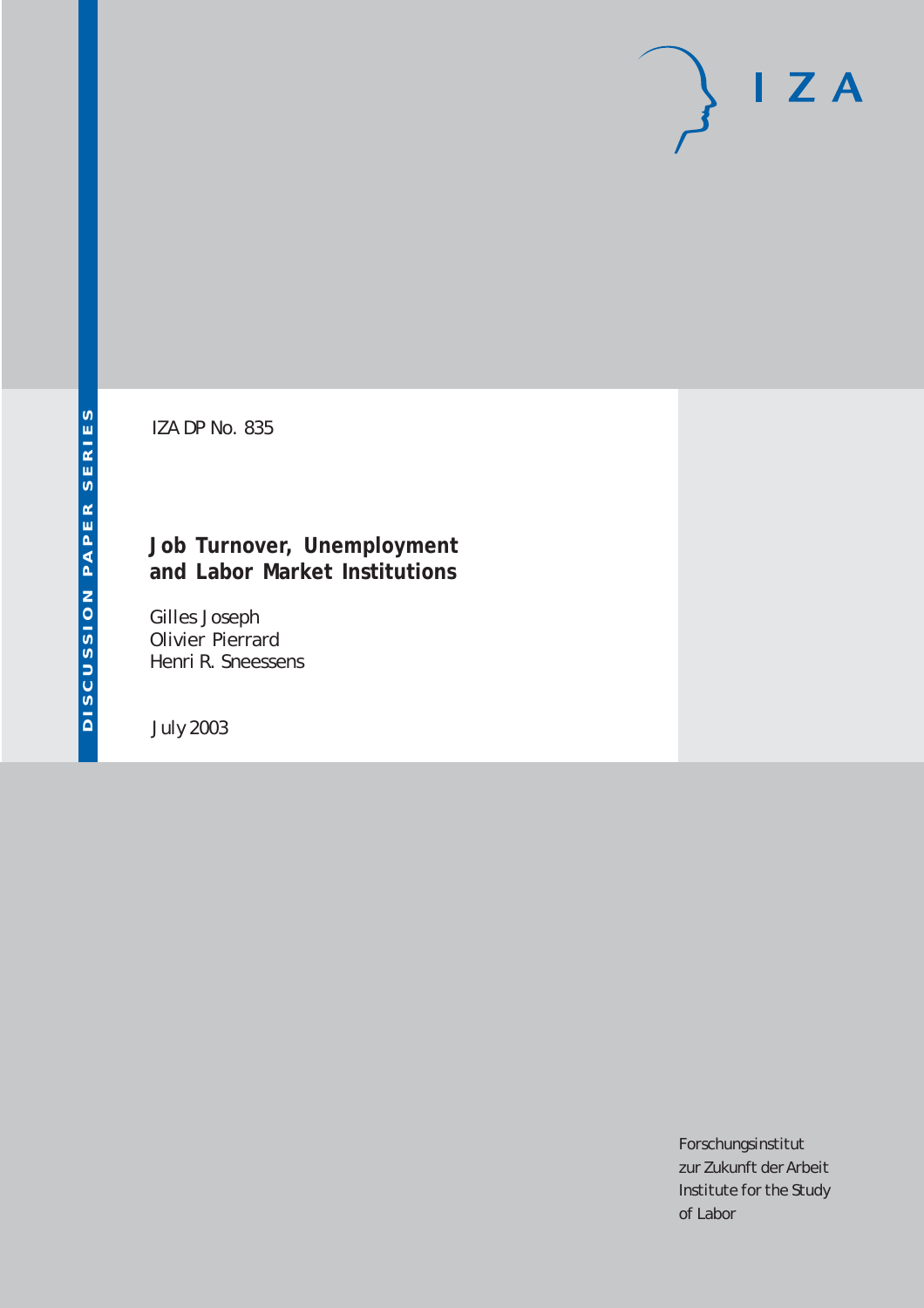# **Job Turnover, Unemployment and Labor Market Institutions**

# **Gilles Joseph**

*IRES, Catholic University of Louvain* 

# **Olivier Pierrard**

*IRES, Catholic University of Louvain* 

# **Henri R. Sneessens**

*IRES, Catholic University of Louvain, Catholic University of Lille and IZA Bonn* 

Discussion Paper No. 835 July 2003

IZA

P.O. Box 7240 D-53072 Bonn Germany

Tel.: +49-228-3894-0 Fax: +49-228-3894-210 Email: [iza@iza.org](mailto:iza@iza.org)

This Discussion Paper is issued within the framework of IZA's research area *Welfare State and Labor Market.* Any opinions expressed here are those of the author(s) and not those of the institute. Research disseminated by IZA may include views on policy, but the institute itself takes no institutional policy positions.

The Institute for the Study of Labor (IZA) in Bonn is a local and virtual international research center and a place of communication between science, politics and business. IZA is an independent, nonprofit limited liability company (Gesellschaft mit beschränkter Haftung) supported by Deutsche Post World Net. The center is associated with the University of Bonn and offers a stimulating research environment through its research networks, research support, and visitors and doctoral programs. IZA engages in (i) original and internationally competitive research in all fields of labor economics, (ii) development of policy concepts, and (iii) dissemination of research results and concepts to the interested public. The current research program deals with (1) mobility and flexibility of labor, (2) internationalization of labor markets, (3) welfare state and labor market, (4) labor markets in transition countries, (5) the future of labor, (6) evaluation of labor market policies and projects and (7) general labor economics.

IZA Discussion Papers often represent preliminary work and are circulated to encourage discussion. Citation of such a paper should account for its provisional character. A revised version may be available on the IZA website ([www.iza.org](http://www.iza.org/)) or directly from the author.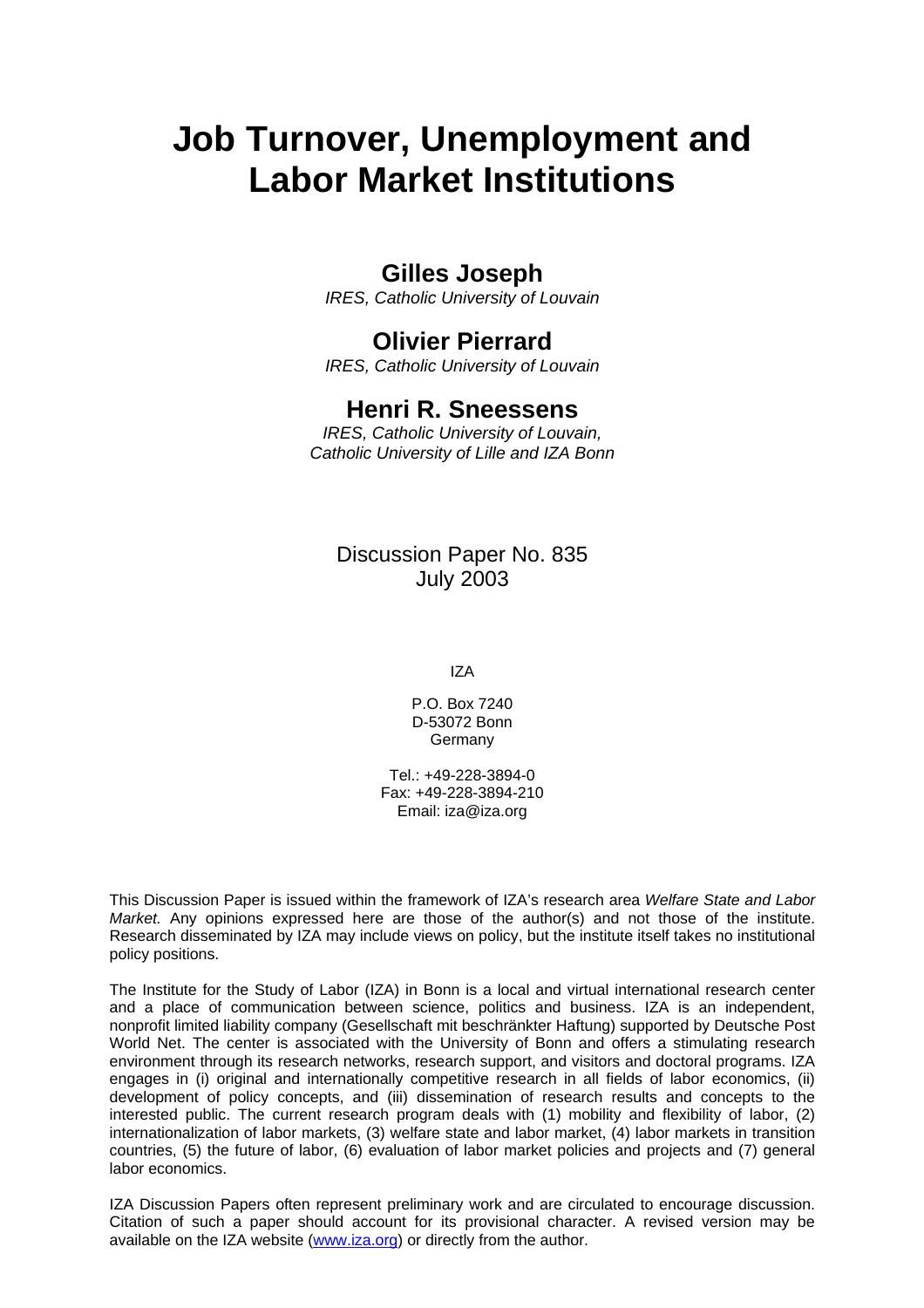IZA Discussion Paper No. 835 July 2003

# **ABSTRACT**

# **Job Turnover, Unemployment and Labor Market Institutions**[∗](#page-2-0)

This paper studies the role of labor market institutions on unemployment and on the cyclical properties of job flows. We construct an intertemporal general equilibrium model with search unemployment and endogenous job turnover, and examine the consequences of introducing an unemployment benefit, a firing cost and a downward wage rigidity. The model is able to reproduce the main cyclical properties of a typical European economy. It also suggests that downward wage rigidities, rather than unemployment benefit or firing cost, may well play a dominant role in explaining both the high unemployment rate and the cyclical properties of such an economy.

JEL Classification: E24, J38, J63, J65

Keywords: unemployment, job flows dynamics, institutions

Corresponding author:

 $\overline{a}$ 

Olivier Pierrard IRES 3 place Montesquieu 1348 Louvain-la-Neuve **Belgium** Tel.: +32 10 473 508 Fax: +32 10 473 945 Email: [pierrard@ires.ucl.ac.be](mailto:pierrard@ires.ucl.ac.be)

<span id="page-2-0"></span><sup>∗</sup> This research is part of a project financed by the Service des Etudes et de la Statistique (SES) of the Walloon Region, Belgium. We also benefited from the financial support of the PAI-UAP federal research programme P5/10/28.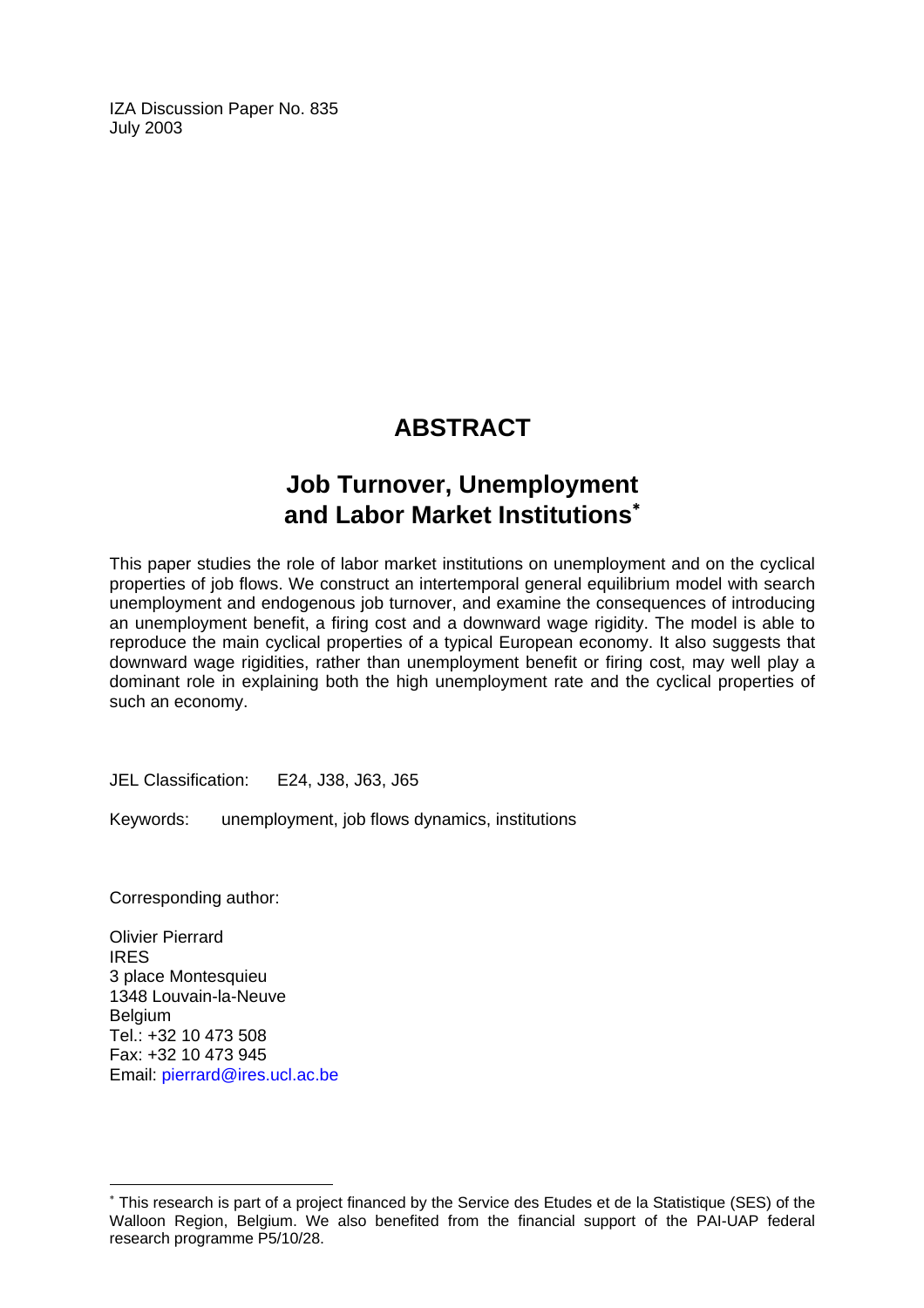## 1 Introduction

A number of empirical papers suggest that cross country differences in job dynamics and employment may be related to institutional differences by generating distinct responses to similar shocks (see for instance Nickell [17], Blanchard and Wolfers [4], Bertola *et al.* [3]). It is also now well-known that there is no simple relationship between the dynamic behavior of the labor market and the aggregate unemployment level. Unemployment rates are typically higher in Europe than in the US, although job turnover rates, the sum of the job destruction and the job creation rates, look fairly similar (see OECD [18] and [19]). The institutional features emphasized by the literature as most important for aggregate employment performance are the generosity of the unemployment insurance system and the characteristics of the wage negotiation process. Employment protection measures have no clear effect on aggregate employment, although they may obviously affect the job reallocation process.

In theoretical literature, much effort has been devoted to investigate the behaviors and mechanisms able to explain these empirical findings by relying on models with endogenous job creation and destruction (see Mortensen and Pissarides [15]). In this framework, unemployment benefits affect positively the worker's bargaining position and therefore the negotiated wages. The effect on employment is hence negative 1 . Employment protection unambiguously limits job destruction but also job creation, so that the net effect on total employment is a priori ambiguous. However, in most of the calibrated models, a positive relationship is often found (see Mortensen and Pissarides [16] or Ljungqvist [13]). A much less analyzed issue is the effect of wage rigidities on job flows. An exception is Cahuc and Zylberberg [7] who investigate the interaction between job protection and minimum wage restrictions. They start from a standard model where, with freely negotiated wages, firing costs have a positive impact on employment, as in Mortensen and Pissarides [16]. They show that this conclusion can be reversed when wages negotiations are constrained by a minimum wage rule.

Our objective is to build on these previous works and look more closely at the combined effects of three institutional characteristics of the labor market: unemployment benefits, employment protection and wage rigidities. We build to that end a stochastic intertemporal

<sup>&</sup>lt;sup>1</sup>See for instance Holmlund  $[11]$  for a survey on unemployment benefits.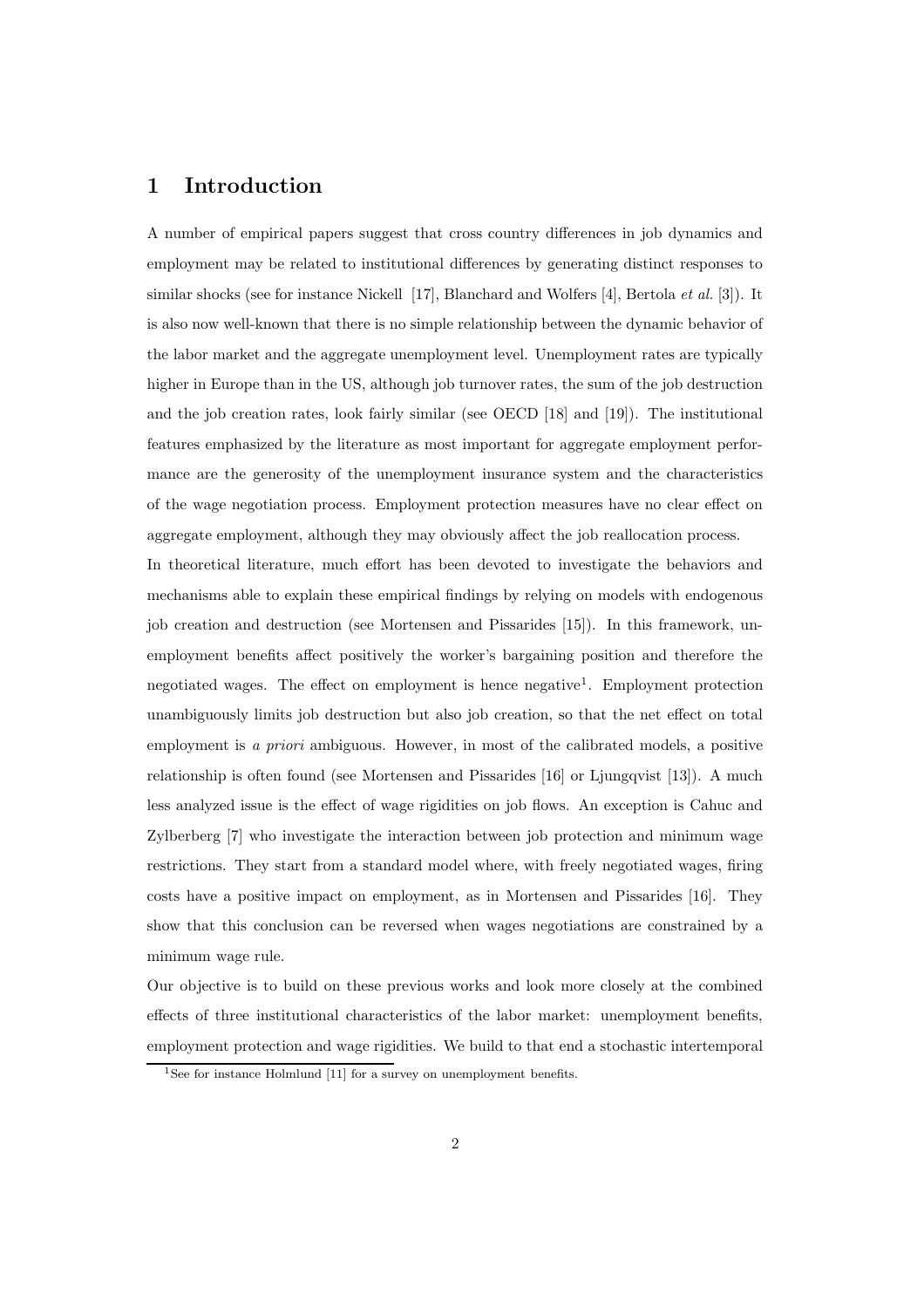general equilibrium model (of the type Real Business Cycle) with search unemployment and endogenous job turnover. This gives us the mean to examine the effects of these institutional variables, on both the stationary state values of unemployment and job flows and on their cyclical properties. Looking at cyclical properties gives additional information about the combined effects of institutional variables and about their role in explaining the similarities and differences between the US and a typical European country. Garibaldi [10] studies the effects of institutions on the cyclical properties of job flows. However, he does not introduce capital accumulation and he only assumes three possible aggregate states (bad, medium and good) for his economy. He moreover solely focuses on employment protection (through flows of firing permissions). Our starting point is Den Haan *et al.* [9], who insert the Mortensen and Pissarides [15]'s model into an intertemporal general equilibrium model, with endogenous interest rates and capital accumulation. One can in this way capture the interactions between capital accumulation and job destruction. The model also distinguishes two types of shocks, an autoregressive aggregate productivity shock and a job specific idiosyncratic productivity shock, so as to be able to examine to both the cyclical and the stationary state properties of the economy. In our paper, we complete this framework by introducing the three above-mentioned labor market institutions. Unemployment benefits are exogenous and employment protection takes the form of a firing tax. The downward wage rigidity is modelled as a lower bound on the outcome of wage negotiations: wages are renegotiated "at will" according to a Nash bargaining rule as long as they remain above this institutionally determined lower bound<sup>2</sup>.

The model is calibrated so as to reproduce the main characteristics of an "average" EU economy 3 , in terms of unemployment rate and job flows levels and volatilities. The model so calibrated yields a procyclical job creation rate, a countercyclical job destruction rate and a weakly countercyclical job turnover. The calibrated model is next used as a benchmark to evaluate the role played by each of our institutional variables. Unemployment benefits

<sup>&</sup>lt;sup>2</sup>Wage rigidities may take much more subtle forms and be much more pervasive than "minimum wage" restrictions (see Cahuc and Zylberberg [7] for a more elaborated representation of downward wage rigidities). However, as these authors, we will refer throughout the paper to the lower bound of the wage distribution as a minimum wage, keeping in mind that it is not associated with the worker productive characteristic. Indeed, all individuals in our model strictly have the same skills and only jobs productivity differs.

<sup>3</sup>Except UK which do not share many labor market characteristics of most continental European countries.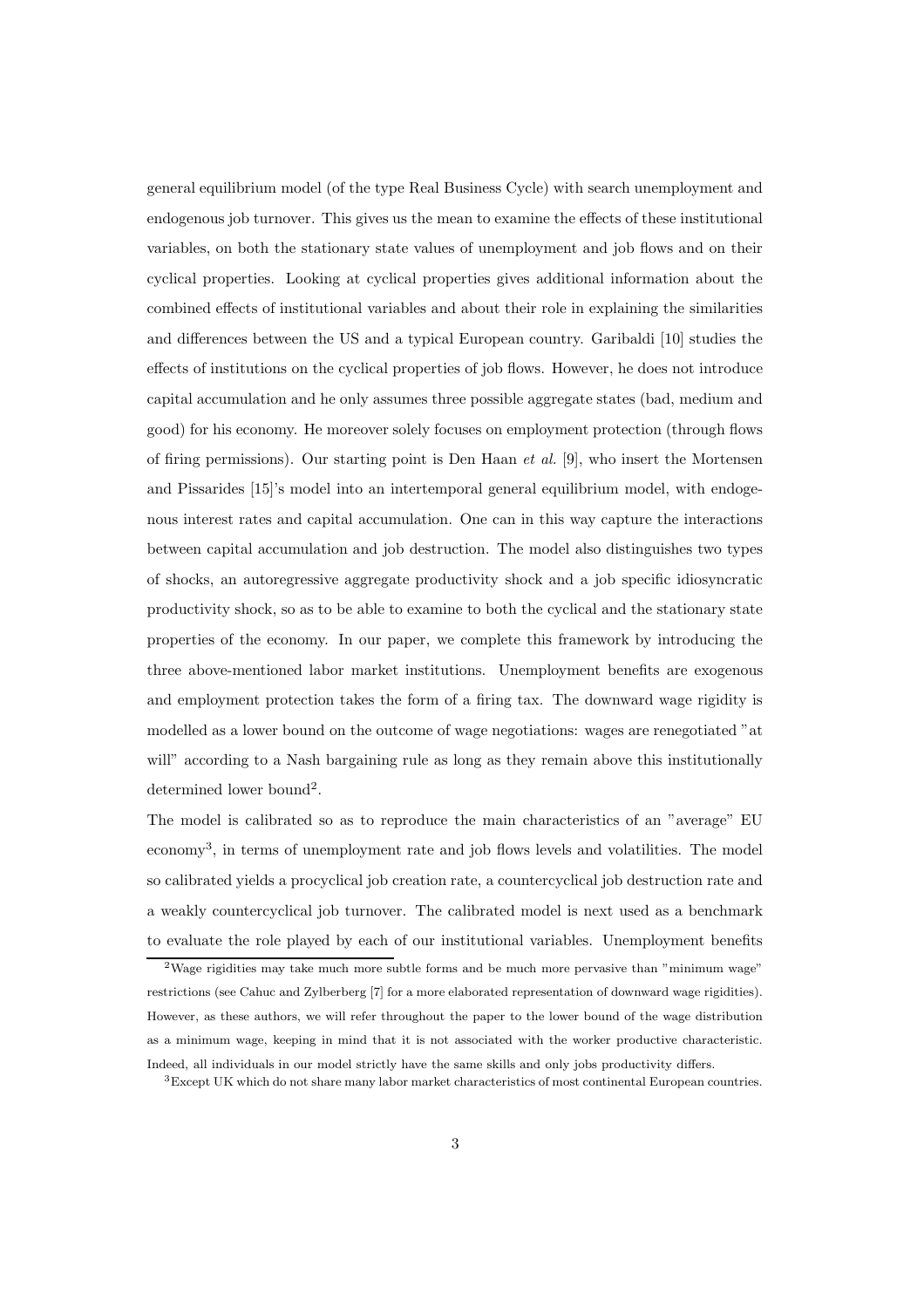have a sizeable effect on the unemployment rate, not so much though as the wage rigidity. As in Cahuc and Zylberberg [7], the effect of employment protection depends on the level of the wage rigidities. Low rigidities are associated with a positive effect of the firing tax on employment while high rigidities are associated with a negative effect. However, whatever the rigidities, the quantitative effect of employment protection is weak. We also obtain that changes in the wage rigidity and in the firing tax have opposite effects on the cyclical properties of job flows, while changes in the unemployment benefit have almost no effects. A wage rigidity decreases the relative job destruction rate volatility (with respect to the job creation rate volatility) and increases the acyclicality of the job turnover. This suggests that downward wage rigidities, rather than unemployment benefit and employment protection, may well play a dominant role in explaining the differences between the US and the EU economies, both in terms of equilibrium unemployment rate and of the cyclical properties of job flows.

The rest of the paper is organized as follows. In the next section, we summarize some key empirical findings about the working of labor market, in OECD countries, and we give some estimates of the relative importance of unemployment benefits, job protection and wage rigidities. In section 3, we present our theoretical framework. The model is then calibrated in section 4 and simulated in section 5 to provide a quantitative assessment of the effects of our institutional variables on the steady state and the cyclical properties. The last section concludes.

# 2 Labor market flows and institutions: some stylized facts

In this section, we briefly report some empirical evidences about labor market flows and institutional characteristics for several OECD countries.

#### 2.1 Job turnover and unemployment

Many contributions have attempted to assess the cyclical behavior of labor market flows in order to highlight the differences or similarities between European and North American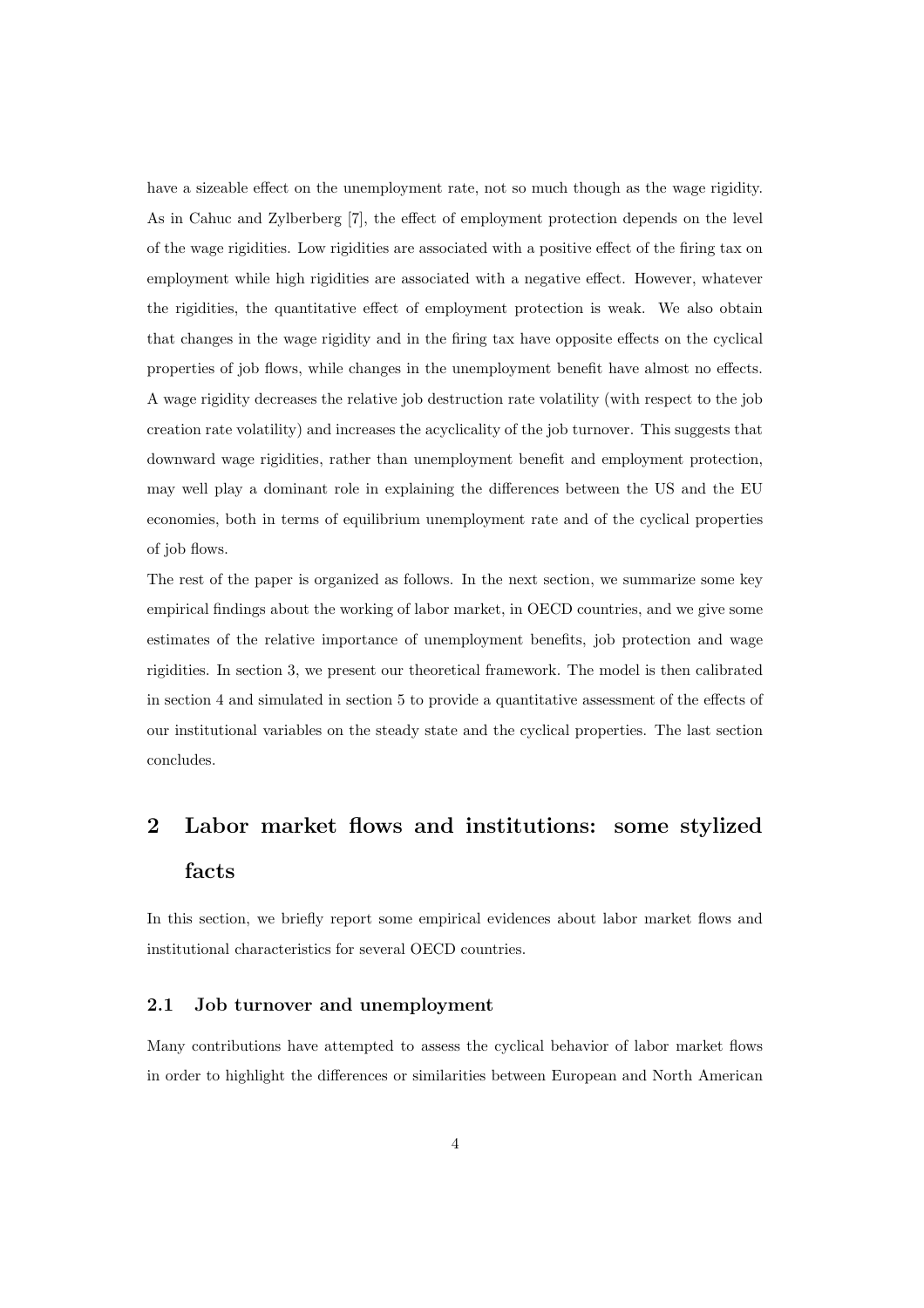countries. A particular attention has then been devoted to the job turnover rate  $(JT)$ , the sum of job creation  $(JC)$  and job destruction rates  $(JD)$ , and its correlation with net employment changes.

An important feature regarding job flows dynamics is that, in most OECD countries, the job turnover is relatively high, between 15% and 25% (see second column of table 1). This observation is more striking if we consider the third column of table 1, which provides the net employment change rate  $(NET)$ , defined simply as the difference between  $JC$  and  $JD^4$ . It turns out indeed that a slightly positive net employment change is associated with a very large job reallocation. If a high average level of job turnover is a common feature of most OECD countries, we nevertheless observe differences across countries in the job turnover cyclical properties. Looking at the fourth and fifth columns, we notice that in the US, the  $JD$  rate is more volatile than the  $JC$  rate. On the other hand, in the EU, the volatilities of the  $JD$  rate and the  $JC$  rate are quite close (see column 6).

Another well known empirical finding is that, generally, job creation is procyclical while job destruction is countercyclical. It indeed seems intuitive enough to have more (resp. less) job creations and less (resp. more) job destructions during economic expansion (recession). A much more open and debated question concerns the cyclicality of job turnover. The OECD [18] proposes a summary of relevant studies and it appears that in the US, the job turnover is negatively correlated with the net employment change rate, whereas in the EU, the correlation seems to be much less negative 5 . Consequently, in the US, the level of job reallocation is higher during a recession, while in the UE, it is quite constant over the cycle. It is worth noting that this observation is consistent with the more important job destruction volatility in the US. Eventually, as displayed in the last column of table 1, the unemployment rate is lower in the US than in the EU.

#### 2.2 Labor market institutions

In table 2, we provide for several OECD countries some measures of three policy instruments that we will study in our theoretical model: unemployment insurance, employment protection and wage rigidities. The simultaneous use of these instruments is often regarded

<sup>4</sup>See OECD [18] for extensive definitions of these concepts.

<sup>5</sup>NET is taken as a measure of the cycle in empirical papers. Data are also HP filtered.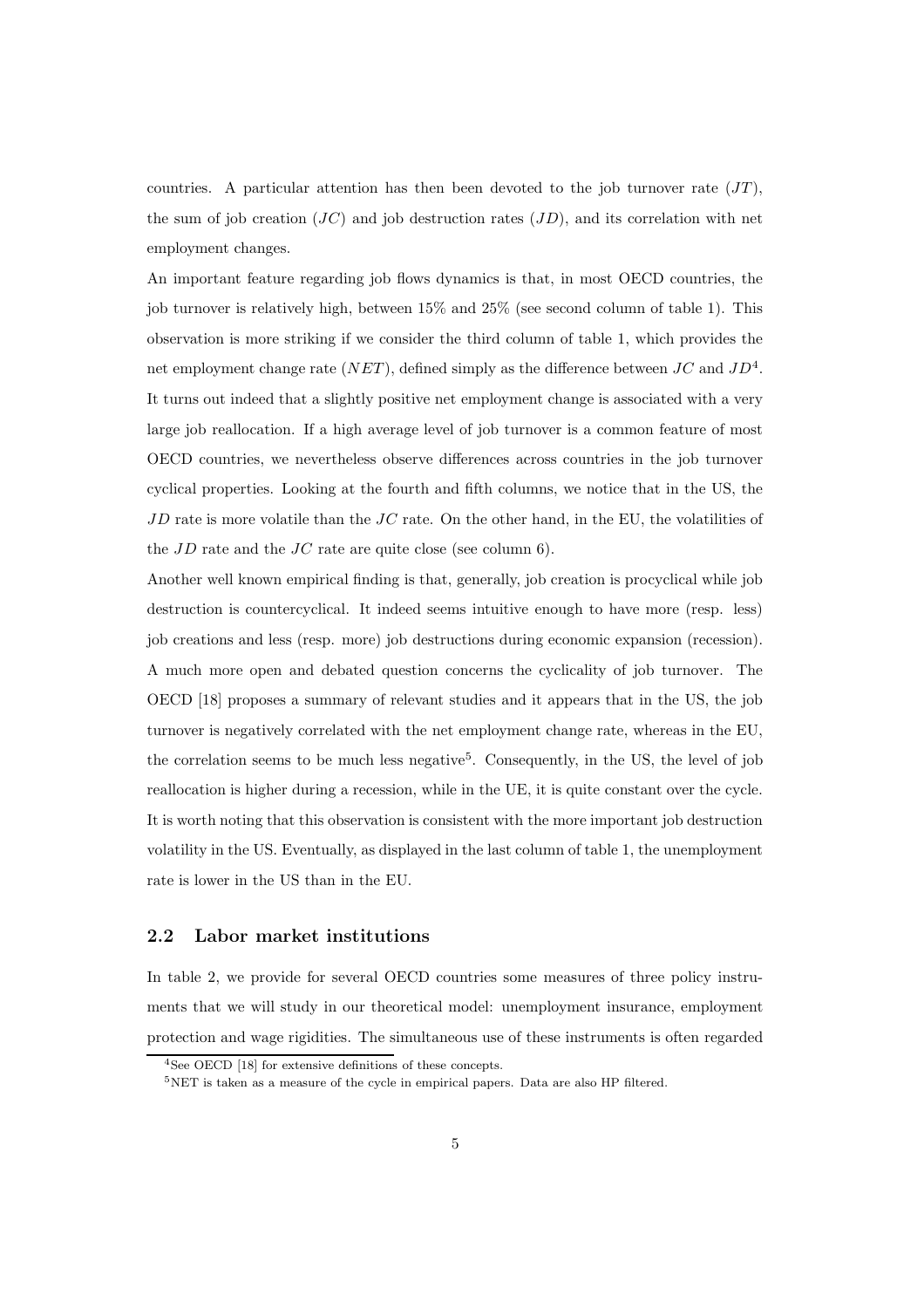as a significant factor to explain the weak performance (in term of employment) of European labor markets.

Using different unemployment durations (from 1 to 5 years) and different marital status (single, couple without children, couple with two children), the OECD [23] computes a synthetical net replacement ratio for 1999. This statistics (second column of table 2) is twice higher in most EU countries<sup>6</sup> than in the US. This underlines the relative generosity of the unemployment benefits in the EU countries (or the tightness in the US). In the same way, the OECD [22] computes a synthetical index of the strictness of the employment protection legislation for the end 1990's. This indicator (first figure of the third column) includes regular and temporary contracts and takes into account the regular procedural inconveniences, the notice and severance pay for no-fault individual dismissals and the difficulty of dismissal. A low (resp. high) index means a low (resp. high) protection of employment. The OECD also ranks the 26 countries surveyed from the country with the less strict protection (rank 1) to the country with the strictest protection (rank 26). This ranking is given between parentheses in the third column. We again observe a sharp difference between the EU (with strong employment protection) and the US (with almost no employment protection) situations. Eventually, we reproduce in the fourth column of table 2 the gross Kaitz index given by the OECD [21] for the year 1997. The Kaitz index is here defined as the ratio between the minimum wage and the gross full-time mean earnings. This Kaitz index is over 0.50 for the EU countries whereas it is of only 0.35 for the US. Another way to illustrate the rigidities of the EU wages is to look at the ratio between the highest and the lowest wages. The last column of table 2 gives the  $D9/D1$  ratio<sup>7</sup> (see OECD [20]). The obvious conclusion is that the wage dispersion is substantially lower in EU countries. This may be the result of downward wage rigidities induced by minimum wage legislation, collective agreements negotiated by more powerful trade unions,...

<sup>6</sup>The replacement ratio in Italy is quite low and even lower than in the US. This ratio however rapidly increases.

<sup>7</sup>D1 and D9 refer to the upper earnings limits of, respectively, the first and the ninth deciles of employees ranked in order of their gross earning from lowest to highest.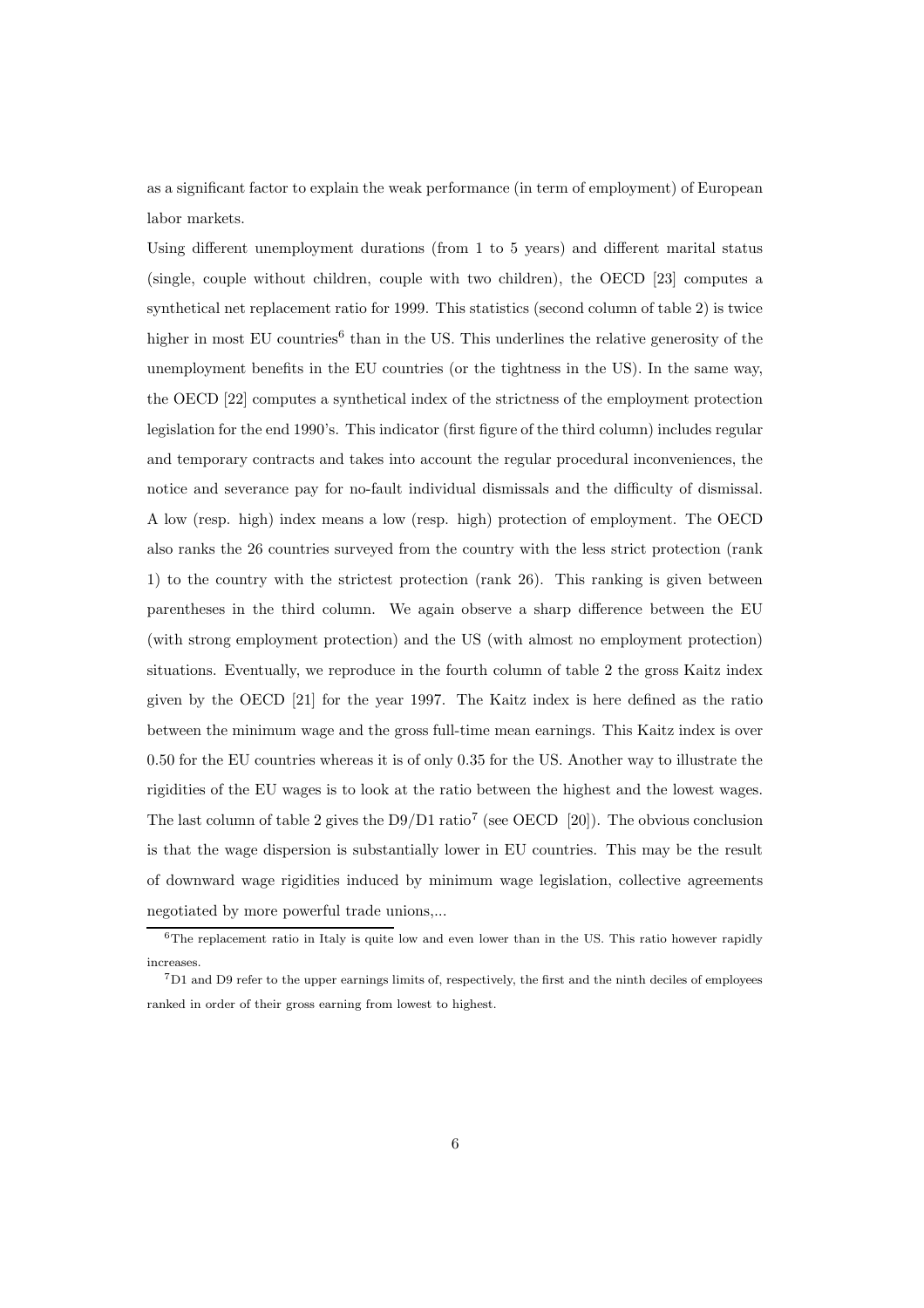## 3 Model

To formalize the economy, we start from the Pierrard and Sneessens [24] two-tier productive structure by assuming the coexistence of three types of agents in the economy: intermediate firms, a representative final firm and a representative household<sup>8</sup>. Intermediate firms require one worker to produce  $x$  units of intermediate good. As in Mortensen and Pissarides [15],  $x$  is a random job-specific productivity parameter drawn each period from a general cdf  $F<sup>9</sup>$ . The final firm uses intermediate goods as well as capital to produce an homogeneous final good that can be either consumed or invested by the household. This representative household supplies labor to intermediate firms and capital to the final firm. We then have three types of markets for respectively labor, goods and capital. We also use a standard matching function to represent the frictions on the labor market. The household search effort is endogenous, as well as the job creation and destruction rates. On the goods market, the price of the intermediate goods adjusts such that its supply by the intermediate firms is equal to its demand by the final firm; and the price of the final good is normalized to 1. Adjustment on the capital market is made via the endogenous interest rate. Finally, the wages are negotiated between the intermediate firms and the household. There is however an institutionally fixed lower bound wage binding downward the negotiation results (downward wage rigidity). We also introduce unemployment benefits and employment protection.

#### 3.1 Labor market flows

We assume that the total labor force is constant and normalized to 1, with  $N_t$  employed workers and  $U_t$  unemployed workers:

$$
1 = N_t + U_t. \tag{1}
$$

<sup>&</sup>lt;sup>8</sup>We could equivalently assume, as in den Haan *et al.* [9], a "one-tier" production structure with only single job firms with labor but also capital as input. Our two-tier structure (intermediate and final firms) however allows a simpler presentation.

<sup>9</sup>The assumption that the idiosyncratic shock arrival rate is equal to 1 (as for instance in den Haan et al. [9]) greatly simplifies our model. Introducing some persistence for these shocks would indeed necessitate to use a discrete aggregate productivity shock (see Mortensen and Pissarides [16] or Garibaldi [10] for such aggregate productivity shock) rather than the usual specification used in RBC models (see equation (43)).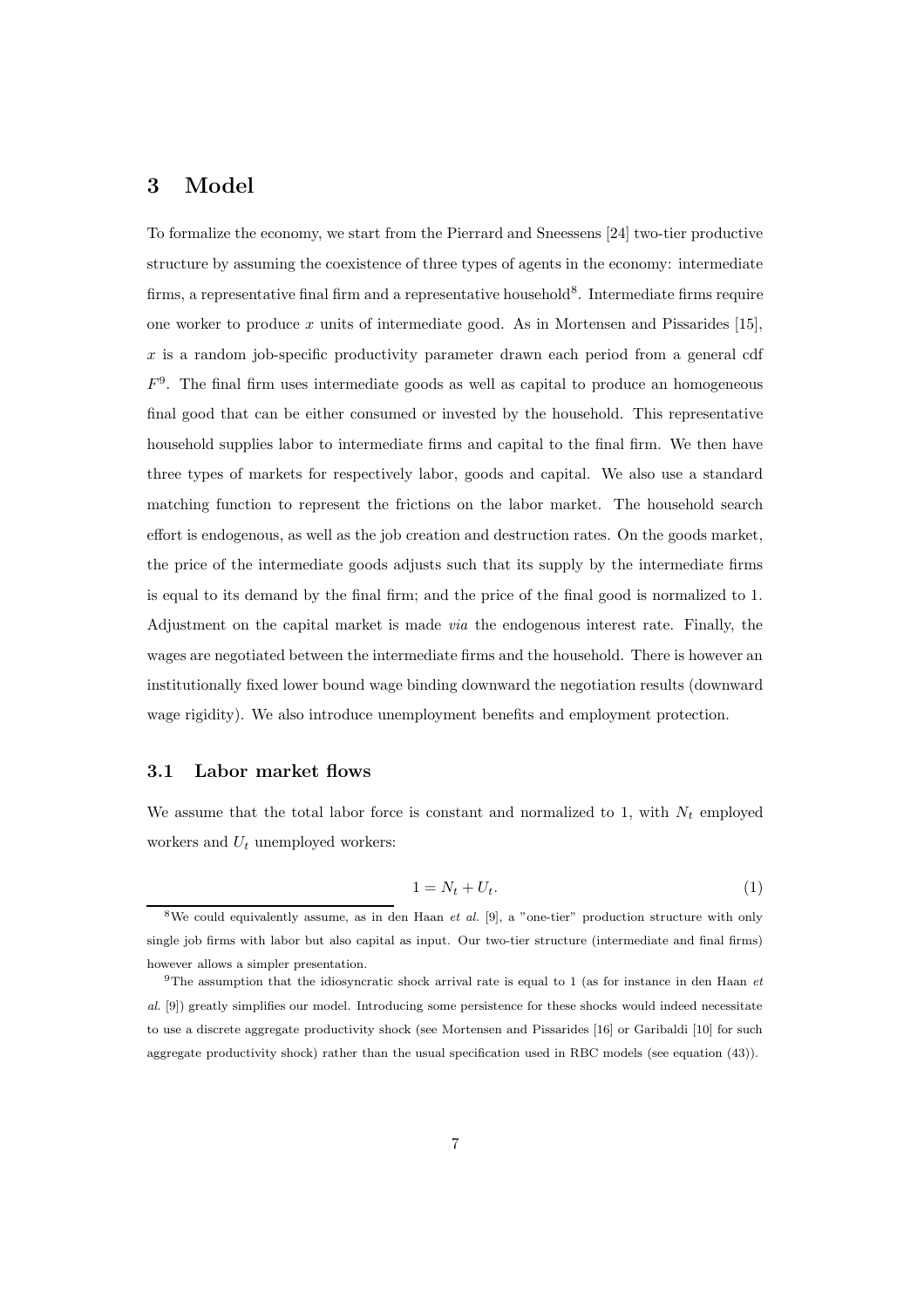At each period, the number  $M_t$  of new employer-worker contacts is function of the stock  $V_t$  of vacancies and of the number of efficient job seekers, *i.e.* the number of unemployed weighted by a function  $S$  of their search effort  $S_t$ . More formally:

$$
M_t = \mathcal{M}\left(V_t, \mathcal{S}(S_t)U_t\right),\tag{2}
$$

where the matching function M is increasing, concave in its arguments and  $\mathcal{M}(0,.)$  $\mathcal{M}(.,0) = 0$ . The function S is increasing, concave and  $0 \leq S_t$ . The probability for a firm with a vacancy to meet a job seeker is  $q_t$  and the probability for a job seeker to meet a vacancy is  $p_t$ , and they are respectively given by:

$$
q_t = \frac{M_t}{V_t} \quad \text{and} \quad p_t = \frac{M_t}{\mathcal{S}(S_t)U_t}.\tag{3}
$$

It is worth noting that all contacts will not lead to job creation because some matches may turn out not to be productive enough. The productivity  $x$  of a new match is only revealed after the contact and may be too low to generate a positive surplus. The endogenous destruction rate of the new contacts will be denoted  $\chi_t^0$ , whereas the endogenous destruction rate of existing jobs is  $\chi_t^1$ . As we will see later, the difference between these two rates arises from the fact that only existing jobs are institutionally protected. Total employment is therefore the sum over two different types of jobs: "new jobs" (new contacts not destroyed) denoted by the superscript  $j = 0$  and "old jobs" (existing jobs not destroyed) denoted by the superscript  $j = 1$ . The dynamics of total employment is given by the following equations, respectively in terms of vacancies and job seekers' search effort:

$$
N_{t+1} = N_{t+1}^0 + N_{t+1}^1 = (1 - \chi_{t+1}^0)q_tV_t + (1 - \chi_{t+1}^1)N_t,
$$
\n
$$
(4)
$$

$$
N_{t+1} = N_{t+1}^0 + N_{t+1}^1 = (1 - \chi_{t+1}^0) p_t \mathcal{S}(S_t) U_t + (1 - \chi_{t+1}^1) N_t.
$$
 (5)

#### 3.2 Intermediate firms

As explained before, a new contact at time t will lead to job creation at time  $t+1$  if hit by an idiosyncratic productivity shock higher both than the reservation productivity  $R_{t+1}^{F,0}$  for the intermediate firm and  $R_{t+1}^{H,0}$  for the household. The reservation productivity of the economy is therefore given by  $R_{t+1}^0 = \max\{R_{t+1}^{F,0}, R_{t+1}^{H,0}\}$  and the asset value of an intermediate firm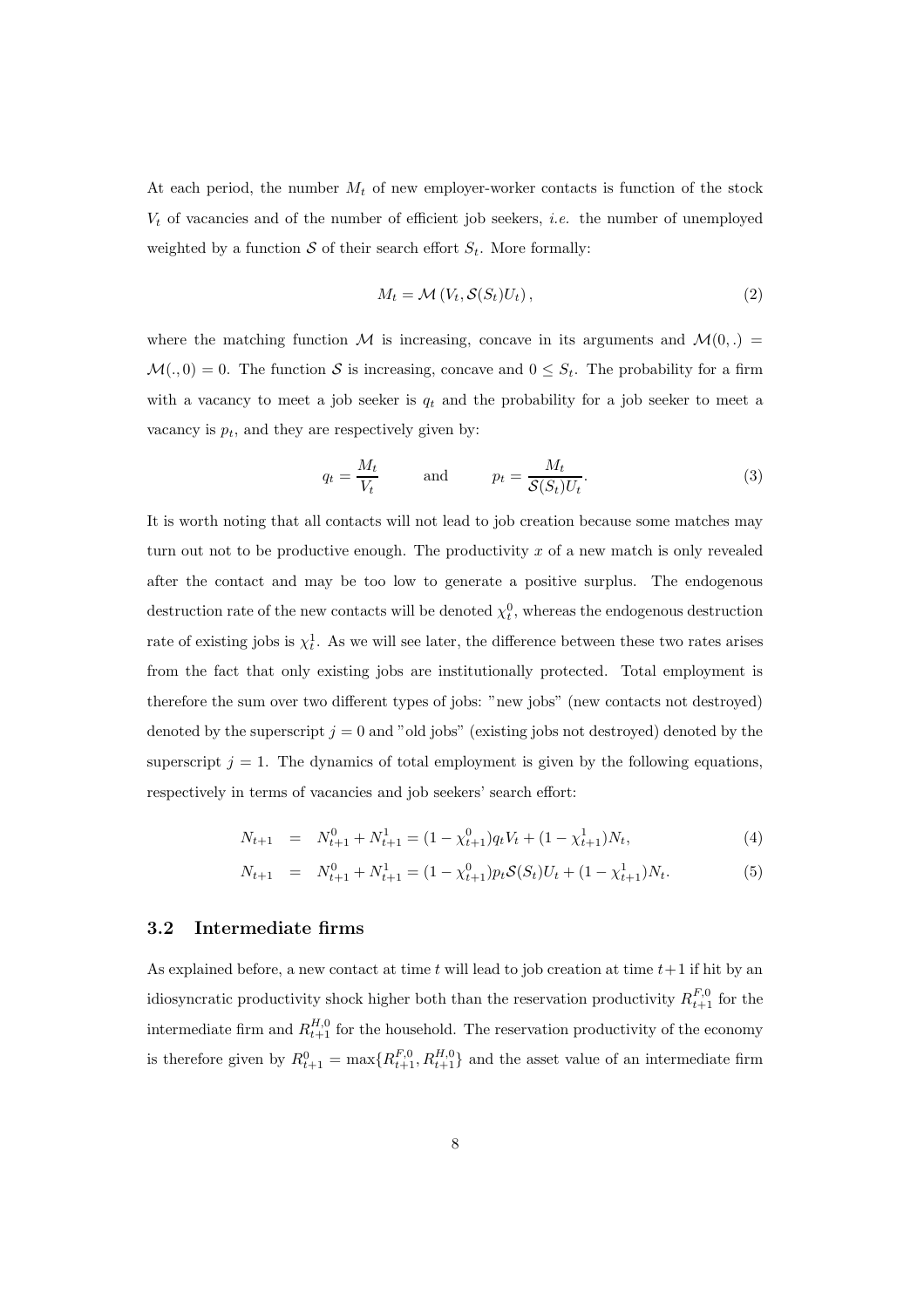with a vacancy,  $W_t^V$ , is:

$$
W_t^V = -a + (1 - q_t)\tilde{\beta}_t E_t \left[ W_{t+1}^V \right] +
$$
  
\n
$$
q_t \tilde{\beta}_t E_t \left[ F(R_{t+1}^0) W_{t+1}^V + \int_{R_{t+1}^0}^{+\infty} W_{t+1}^{F,0}(z) dF(z) \right].
$$
\n(6)

a is the cost of opening a vacancy,  $\tilde{\beta}_t$  is the discount variable for future profits (defined in the next section) and  $W_t^{F,0}$  is the asset value of a new job. The asset value of an intermediate firm with a job of type  $j \in \{0,1\}$  and with a productivity x is:

$$
W_t^{F,j}(x) = x d_t - w_t^j(x) +
$$
  

$$
\tilde{\beta}_t \mathcal{E}_t \left[ F(R_{t+1}^1)(W_{t+1}^V - f) + \int_{R_{t+1}^1}^{+\infty} W_{t+1}^{F,1}(z) dF(z) \right].
$$
 (7)

 $d_t$  is the unit price of the intermediate goods, f the firing tax,  $R_t^1$  the economy reservation productivity for an old job  $(R_{t+1}^1 = \max\{R_{t+1}^{F,1}, R_{t+1}^{H,1}\})$  and  $w_t^j(x)$  the wage. For the moment, we suppose a completely general wage formation mechanism  $w_t^j : \mathbb{R} \to \mathbb{R} : x \leadsto w_t^j(x)$ . We will see in section 3.5 how we introduce the wage bargaining with the downward wage rigidity. It is worth pointing out that the distinction between the two asset values  $W_t^{F,0}(x)$ and  $W_t^{F,1}(x)$  comes from the fact that  $w_t^0(x) \neq w_t^1(x)$  for given x. This is, in turn, due to the fact that new contacts are not protected by a firing  $\text{tax}^{10}$ . The reservation productivity  $R_t^{F,0}$  for a firm with a new contact is therefore determined by:

$$
W_t^{F,0}(R_t^{F,0}) = 0.\t\t(8)
$$

However, the firms with an old job have to pay a firing tax if the match is severed and their reservation productivity  $R_t^{F,1}$  is therefore determined by<sup>11</sup>:

$$
W_t^{F,1}(R_t^{F,1}) + f = 0.
$$
\n(9)

Finally, applying the free entry hypothesis, we also have at the equilibrium:

$$
W_t^V = 0.\t\t(10)
$$

<sup>10</sup>Mortensen and Pissarides [15] assume that a new job always starts at the highest available productivity and is therefore never severed during the first period. As pointed by Caballero and Hammour [6], this assumption is particularly suitable for growth models with creative destruction.

<sup>&</sup>lt;sup>11</sup>It is straightforward to note that with  $f = 0$  (no firing tax), we have  $R_t^{F,0} = R_t^{F,1}$ ,  $w_t^0(x) = w_t^1(x)$  and  $W_t^{F,0}(x) = W_t^{F,1}(x).$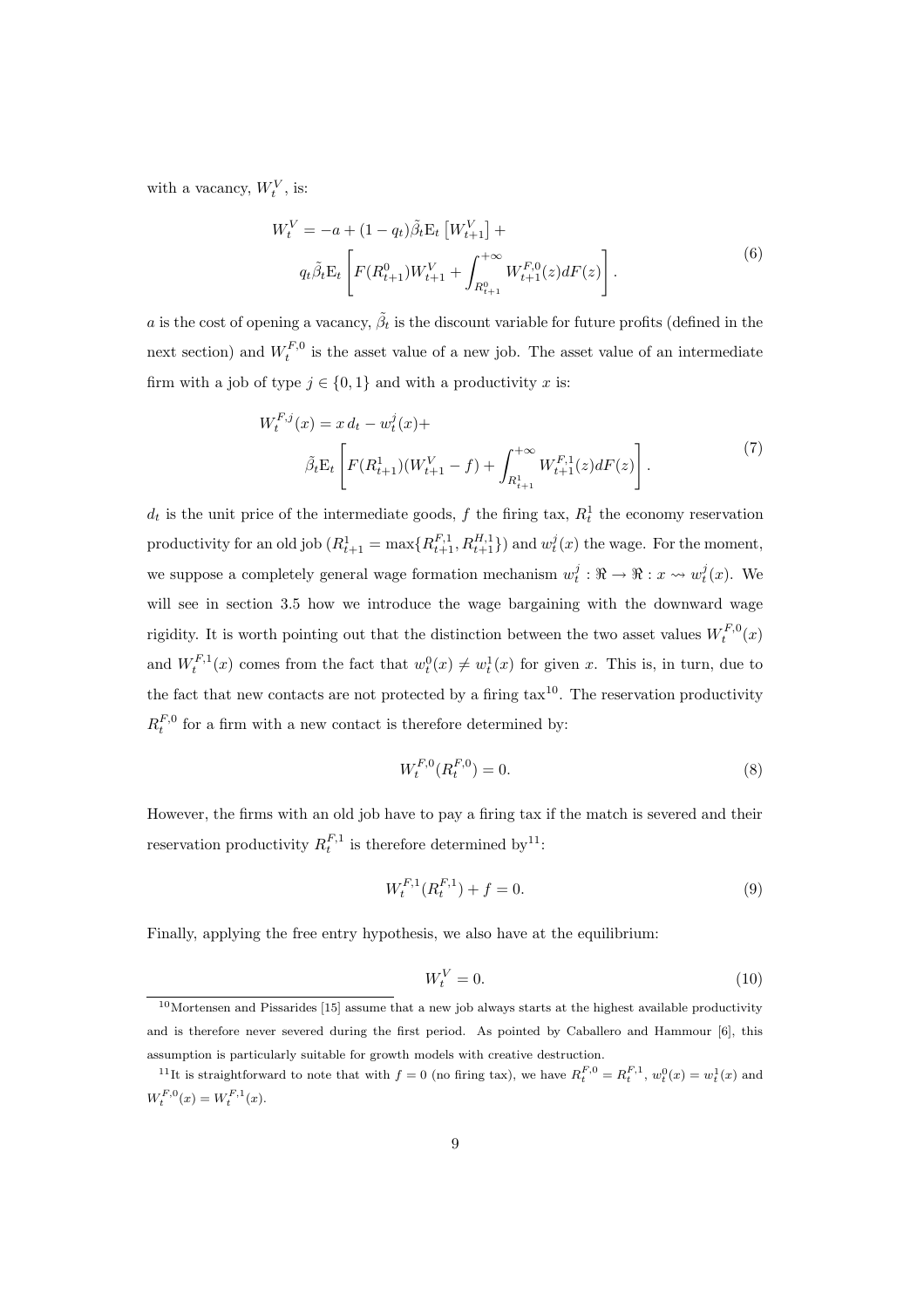#### 3.3 Household

Let the representative household's asset value be represented by the following function of the household's three state variables<sup>12</sup>:

$$
W_t^H = W^H(K_t, N_t^0, N_t^1),
$$
\n(11)

where  $K_t$  is the capital stock. It satisfies the following Bellmann equation:

$$
W_t^H = \max_{C_t, S_t} \left\{ \mathcal{U}(C_t) - \mathcal{D}^S(S_t) U_t - \mathcal{D}^N(N_t) + \beta E_t \left[ W_{t+1}^H \right] \right\}.
$$
 (12)

 $C_t$  is consumption, U is an increasing and concave utility function,  $\mathcal{D}^S$  and  $\mathcal{D}^N$  are increasing and convex disutility functions (respectively of search and work) and  $\beta$  is the discount parameter. Defining the average wage for a job of type  $j$  by:

$$
\bar{w}_t^j = \frac{\int_{R_t^j}^{+\infty} w_t^j(z) dF(z)}{1 - F(R_t^j)},
$$
\n(13)

the household's budget constraint then writes $^{13}$ :

$$
C_t = \Pi_t + w^u U_t + \bar{w}_t^0 N_t^0 + \bar{w}_t^1 N_t^1 + (r_t + \delta) K_t - (K_{t+1} - (1 - \delta) K_t) - T_t.
$$
 (14)

The profits redistributed by the intermediate firms (value added net of labor, firing and vacancy costs) are represented by  $\Pi_t$ ,  $w^u$  stands for the unemployment insurance,  $\delta$  is the capital depreciation rate and  $T_t$  is a lump sum tax levied to finance the unemployment insurance. The optimization equation (12) is subject to the budget constraint (14) and equation (5). We can so derive the first order optimality conditions as follows:

$$
\mathcal{U}_{C_t} = \beta \mathbf{E}_t \left[ (1 + r_{t+1}) \mathcal{U}_{C_{t+1}} \right],\tag{15}
$$

$$
\mathcal{D}_{S_t}^S = \beta p_t \mathcal{S}_{S_t} \mathcal{E}_t \left[ \int_{R_{t+1}^0}^{+\infty} W_{N_{t+1}^0}^H(z) dF(z) \right]. \tag{16}
$$

 $\mathcal{U}_{C_t}$  is the first derivative of  $\mathcal U$  with respect to  $C_t$ ,  $\mathcal{D}_{S_t}^S$  the first derivative of  $\mathcal D^S$  with respect to search intensity  $S_t$ . The household's marginal asset value  $W_{N_t^j}^H$  of working on a job of

<sup>&</sup>lt;sup>12</sup>As usual in most of the related literature, we assume a perfect insurance mechanism between the members of the household.

<sup>13</sup>As stated in Ljungqvist [13], severance payments can be offset by efficient labor contracts and have therefore no effects. It is why we rather focus here on a firing tax which is hence not paid to the laid off worker.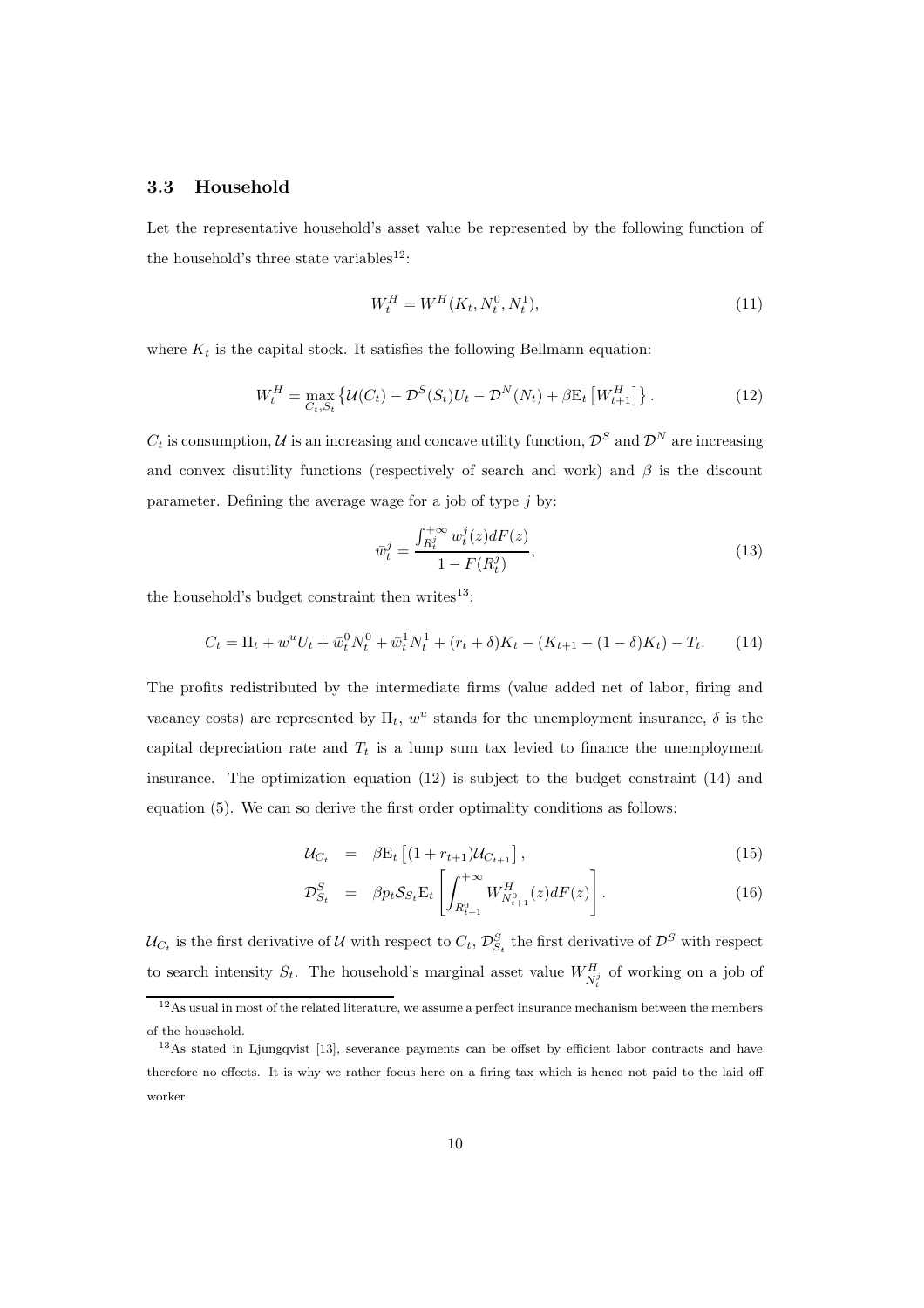type  $j$ , is given by the envelope theorem:

$$
W_{N_t^j}^H(x) = \mathcal{U}_{C_t}(w_t^j(x) - w^u) + \mathcal{D}^S(S_t) - \mathcal{D}_{N_t^j}^N +
$$
  

$$
\beta(1 - p_t \mathcal{S}(S_t)) \mathcal{E}_t \left[ \int_{R_{t+1}^1}^{+\infty} W_{N_{t+1}^1}^H(z) dF(z) \right],
$$
 (17)

where  $\mathcal{D}_{N_t^j}^N$  is the first derivative of  $\mathcal{D}^N$  with respect to a job of type j. t For the household, the reservation productivity  $R_t^{H,j}$  for a job of type j is determined by:

$$
W_{N_t^j}^H(R_t^{H,j}) = 0.
$$
\n(18)

If, as already explained, the economy reservation productivity for a job of type  $j$  is defined by  $R_t^j = \max\{R_t^{F,j}, R_t^{H,j}\},\$  then the job destruction rate  $\chi_t^j$  for a job of type j is  $F(R_t^j)$ . Moreover, taking into account that the firms are owned by the household, we are now able to define the discount parameter for the future profits:

$$
\tilde{\beta}_t = \beta \mathbf{E}_t \left[ \frac{\mathcal{U}_{C_{t+1}}}{\mathcal{U}_{C_t}} \right]. \tag{19}
$$

#### 3.4 Final firm

Let the asset value of the representative final firm be:

$$
W_t = W(Q_t, K_t),\tag{20}
$$

where  $\boldsymbol{Q}_t$  is the quantity of intermediate goods. It satisfies the following Bellmann equation:

$$
W_t = \max_{Q_t, K_{t+1}} \left\{ \mathcal{F}(K_t, Q_t) - (r_t + \delta)K_t - Q_t d_t + \tilde{\beta}_t \mathcal{E}_t \left[ W_{t+1} \right] \right\},\tag{21}
$$

where  $\mathcal F$  is an increasing and concave in its arguments production function which moreover satisfies  $\mathcal{F}(0,.) = \mathcal{F}(.,0) = 0$ . The first order optimality conditions can then be written as follows:

$$
\mathcal{F}_{K_t} = r_t + \delta, \tag{22}
$$

$$
\mathcal{F}_{Q_t} = d_t. \tag{23}
$$

Intermediate goods supplied by intermediate firms with a job of type  $j$  is:

$$
Q_t^j = \frac{\int_{R_t^j}^{+\infty} z dF(z)}{1 - F(R_t^j)} N_t^j,
$$
\n(24)

and the total amount of intermediate goods is simply  $Q_t = Q_t^0 + Q_t^1$ .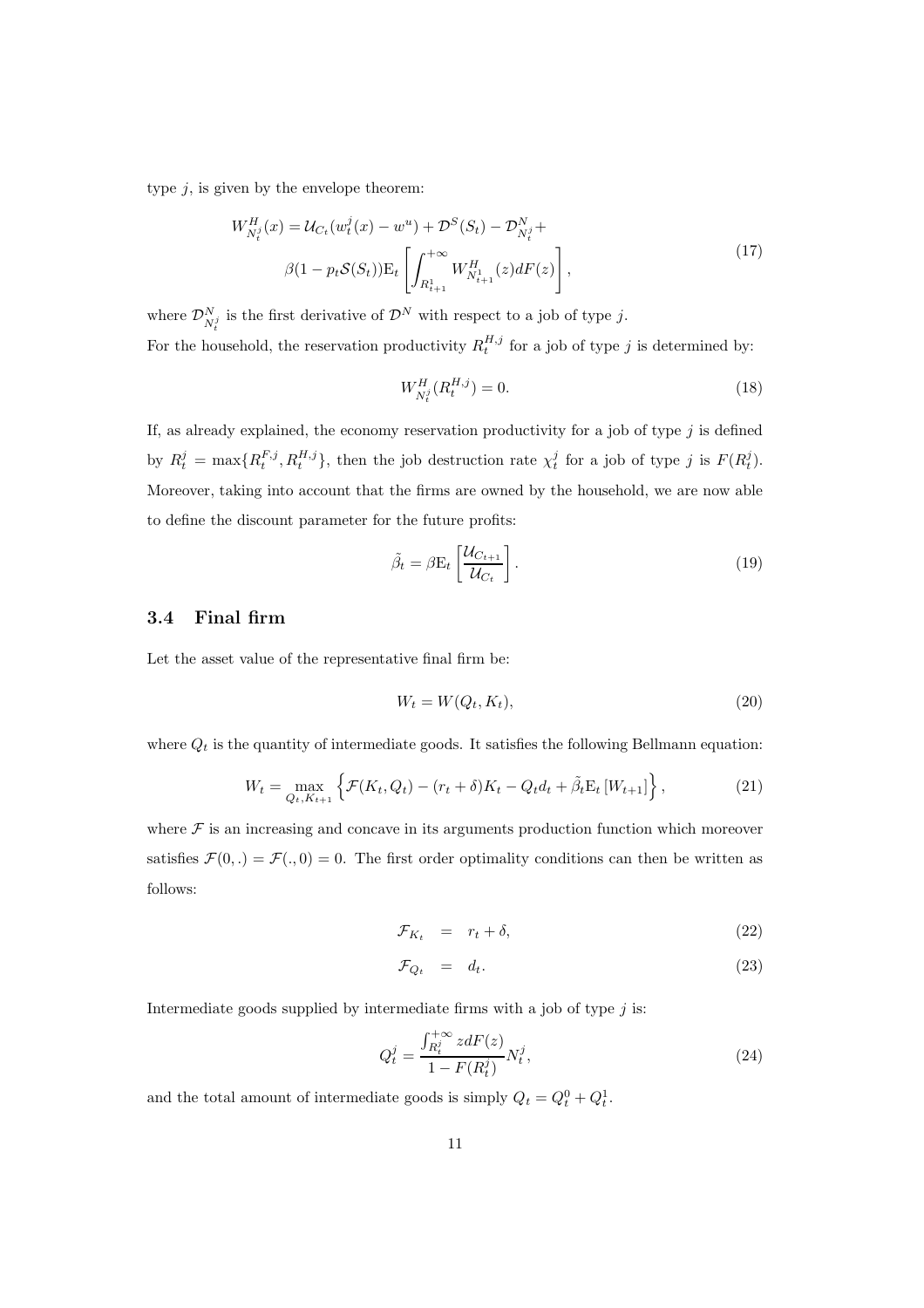#### 3.5 Wage determination

As usual, we assume that, at each period, wages are (re)negotiated between the firms and the representative household. These bargained wages can be determined by a fairly standard Nash product problem. The wage  $w_t^{b,0}(x)$  for new workers, not protected by a firing tax, is the solution of:

$$
\max_{w_t^{b,0}(x)} \left( W_t^{F,0}(x) - W_t^V \right)^{1-\eta} \left( \frac{W_{N_t^0}^H(x)}{\mathcal{U}_{C_t}} \right)^{\eta},\tag{25}
$$

while the wage  $w_t^{b,1}(x)$  for old workers, protected by a firing tax, is the solution of:

$$
\max_{w_t^{b,1}(x)} \left( W_t^{F,1}(x) - W_t^V + f \right)^{1-\eta} \left( \frac{W_{N_t^1}^H(x)}{\mathcal{U}_{C_t}} \right)^{\eta} . \tag{26}
$$

In both equations,  $\eta$  represents the household's bargaining power. Using equations (6) to (10), equations (15) to (18) and the definition of  $R_t^j$ , bargained wages can be rewritten in the general form:

$$
w_t^{b,j}(x) = \eta(x - R_t^j)dt + w_t^{b,j}(R_t^j).
$$
\n(27)

However, we introduce a wage rigidity in our economy in a sense that our negotiated wages are bounded downwards. If the wage  $w_t^{b,j}$  solving equation (25) or (26) is below a lower bound  $w^m$ , then the firm must pay this lower bound. The critical productivity value  $Q_t^j$ for which there is equality between the lower bound  $w^m$  and the bargained wage  $w_t^{b,j}(x)$  is defined by:

$$
w_t^{b,j}(Q_t^j) = w^m.
$$
\n(28)

As a result, the wages can be written as:

$$
w_t^j(x) = \begin{cases} w^m & \text{if } x \le Q_t^j, \\ w_t^{b,j}(x) & \text{if } x > Q_t^j, \end{cases}
$$
 (29)

and the bargained wage equation (27) can be rewritten in:

$$
w_t^{b,j}(x) = \eta(x - Q_t^j)d_t + w^m.
$$
\n(30)

From this equation, it is immediate that the lower bound of the wage distribution  $w^m$  has a direct positive effect on the bargained wages, but also an indirect negative effect via an increase in the critical value  $Q_t^j$ .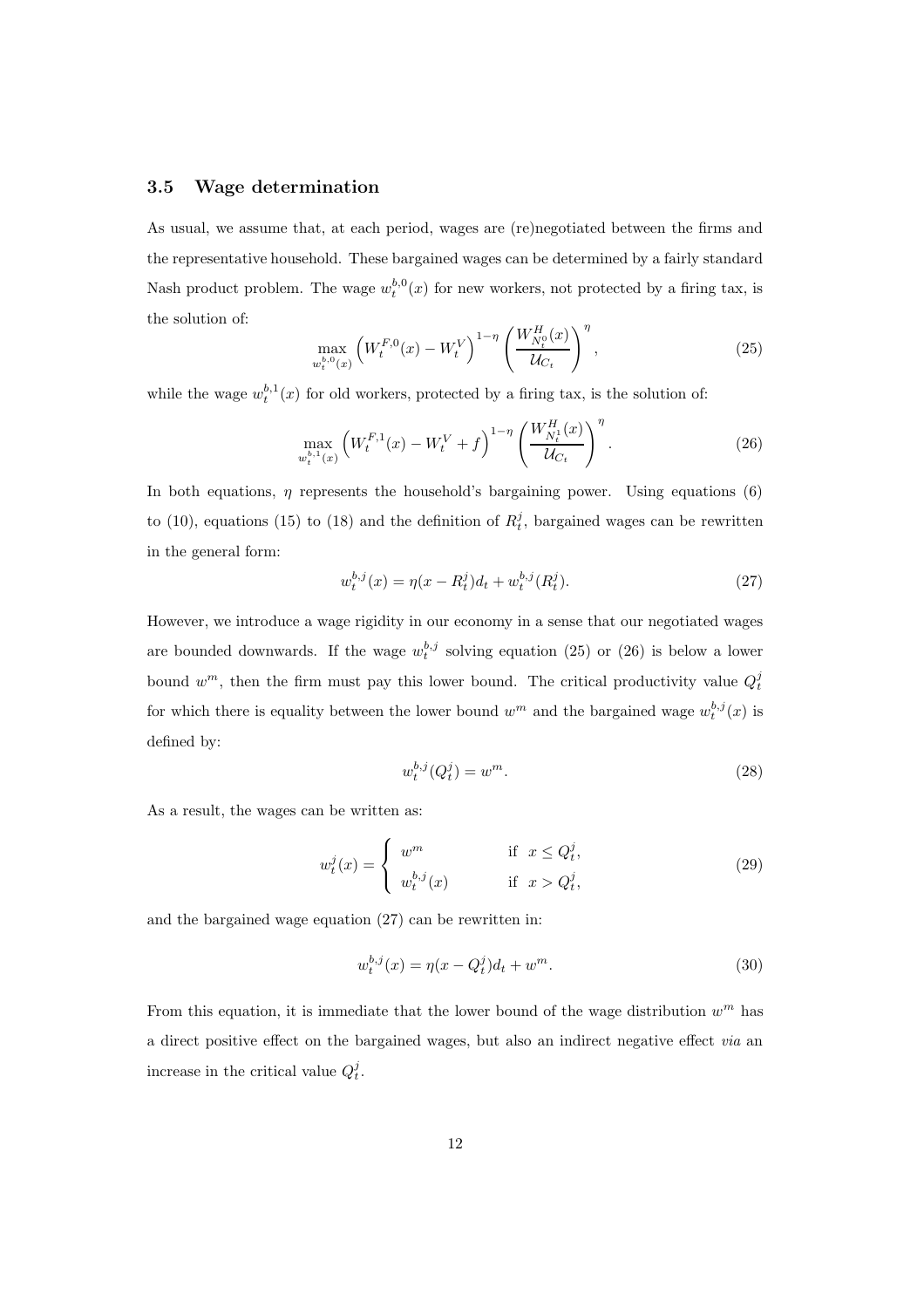Using some arithmetic, we can derive some analytical properties. Firstly, it is easy to check that without a wage rigidity, *i.e.* when  $w^m$  is not binding, the decision to stop a match is jointly taken by the firm and the household. In other words:

$$
\text{if } Q_t^j \le R_t^j \qquad \text{then} \qquad R_t^{F,j} = R_t^{H,j} = R_t^j.
$$

On the other hand, if some wages are bounded downwards, the decision to stop a match is always taken by the firm:

$$
\text{if } Q_t^j > R_t^j \qquad \text{then} \qquad R_t^{H,j} = -\infty \text{ and } R_t^{F,j} = R_t^j.
$$

Secondly, we have the following relationships between the reservation productivities  $R_t^j$ , the critical values  $Q_t^j$  and the bargained wages  $w_t^{b,j}(x)$ , of the new jobs and the old jobs:

$$
(R_t^0 - R_t^1)d_t = f, \t\t(31)
$$

$$
(Q_t^1 - R_t^1) = (Q_t^0 - R_t^0), \tag{32}
$$

$$
w_t^{b,1}(x) - w_t^{b,0}(x) = \eta f. \tag{33}
$$

As expected, we obtain that the firing tax increases the difference both between the two job destruction rates and the two wages. Moreover the distance between  $R_t$  and  $Q_t$  is identical in new firms and old firms.

## 4 Calibration

To evaluate the quantitative effects of institutions on the behavior of the labor market, the model will be first calibrated as a typical RBC model in quarterly data. We base our calibration on Mortensen and Pissarides  $[16]^{14}$  and the empirical facts presented in section 2 to reproduce a representative EU labor market. We adopt the following specific functions:

$$
\mathcal{F}(K,Q) = \bar{\varepsilon}(K)^{\mu}(Q)^{1-\mu}, \tag{34}
$$

$$
\mathcal{U}(C) = \ln(C), \tag{35}
$$

$$
\mathcal{M}(V, \mathcal{S}(S)U) = \bar{m}(V)^{\lambda}(\mathcal{S}(S)U)^{1-\lambda}, \tag{36}
$$

<sup>&</sup>lt;sup>14</sup>They calibrate their model to represent the European employment experience over the last 20 years, in quarterly data.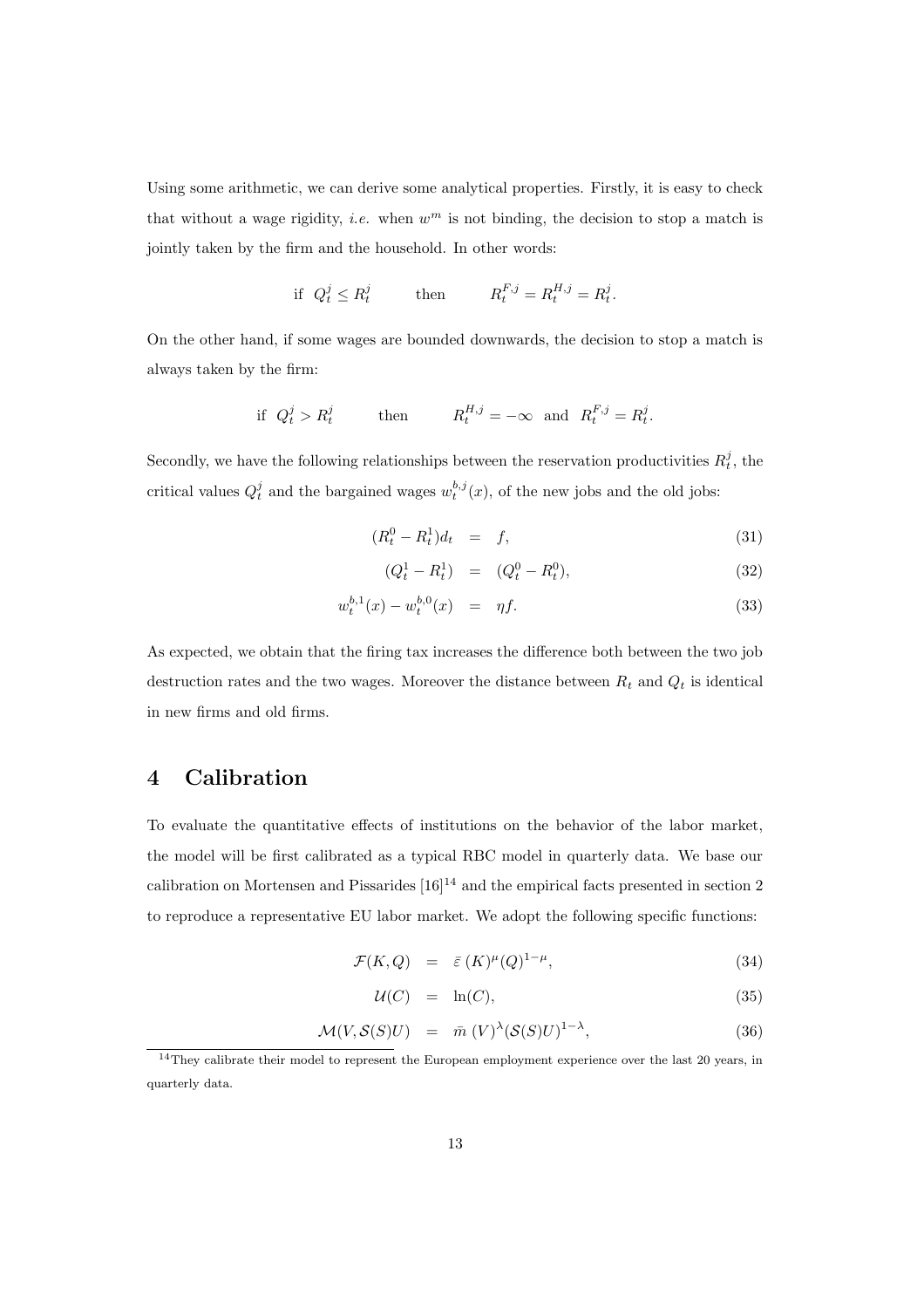$$
S(S) = \sigma_0 + \sigma_1 \frac{S^{\sigma_2}}{\sigma_2}, \qquad (37)
$$

$$
\mathcal{D}^{S}(S) = \phi_0^{S} + \phi_1^{S} \frac{S^{\phi_2^{S}}}{\phi_2^{S}}, \tag{38}
$$

$$
\mathcal{D}^{N}(N) = \phi_0^{N} + \phi_1^{N} \frac{N^{\phi_2^{N}}}{\phi_2^{N}}.
$$
\n(39)

As usual in RBC models, the production function  $\mathcal F$  is Cobb-Douglas with constant returns to scale, where  $\bar{\varepsilon}$  is an aggregate productivity parameter and  $\mu$  is the capital-output elasticity; and the utility function  $U$  is logarithmic. As in Mortensen and Pissarides [16], the matching process M is represented by a Cobb-Douglas function with constant returns to scale.  $\bar{m}$ is the exogenous matching efficiency and  $\lambda$  is the elasticity of matches with respect to the vacancies. The search efficiency function S is concave whereas the disutility functions  $\mathcal{D}^S$ and  $\mathcal{D}^N$  are convex.

The depreciation rate  $\delta$  of capital is set at 2.5% while the psychological discount factor  $\beta$  is 0.99, implying an annual interest rate of 4%. The aggregate productivity shock is normalized to 1, and  $\mu = 0.33$  to have a capital-output ratio of about 9. In the literature, estimations of the matching function for European countries generally exhibit high elasticities of matches with respect to unemployment, in the range of 0.5-0.7 (see for instance Pissarides and Petrongolo [25]). We choose an in between value  $1 - \lambda = 0.6$ . The household's bargaining power is set equal to the workers' parameter of the matching function, *i.e.*  $\eta = 1 - \lambda^{15}$ . The cost of keeping a vacancy open is usually estimated to be small. Using a representative sample of French establishments, Abowd and Kramarz [1] estimate an average hiring cost per hire equivalent to 3.25% of the annual gross labor cost. If compared to the net labor cost (as in our model), this ratio will however be substantially higher. We fix  $a = 0.2$  which gives a ratio between hiring cost per hire and annual average wage of around 7%, a figure similar to Mortensen and Pissarides [16].

Table 2 shows that the net replacement ratio is higher than 0.50 in most EU countries. This ratio must nevertheless be seen as an upper bound since it does not account for eligibility criteria and the very long unemployment spell duration. In our model, we fix the replacement ratio to 0.43 which gives an unemployment benefit  $w^u = 0.44$ . The cost arising from

<sup>15</sup>See for instance Andolfatto [2] and Mertz [14] for a similar assumption. Their motivation is that this so-called Hosios condition implies, in their simpler model, a competitive equilibrium of the decentralized economy equivalent to the equilibrium of the social planner's problem.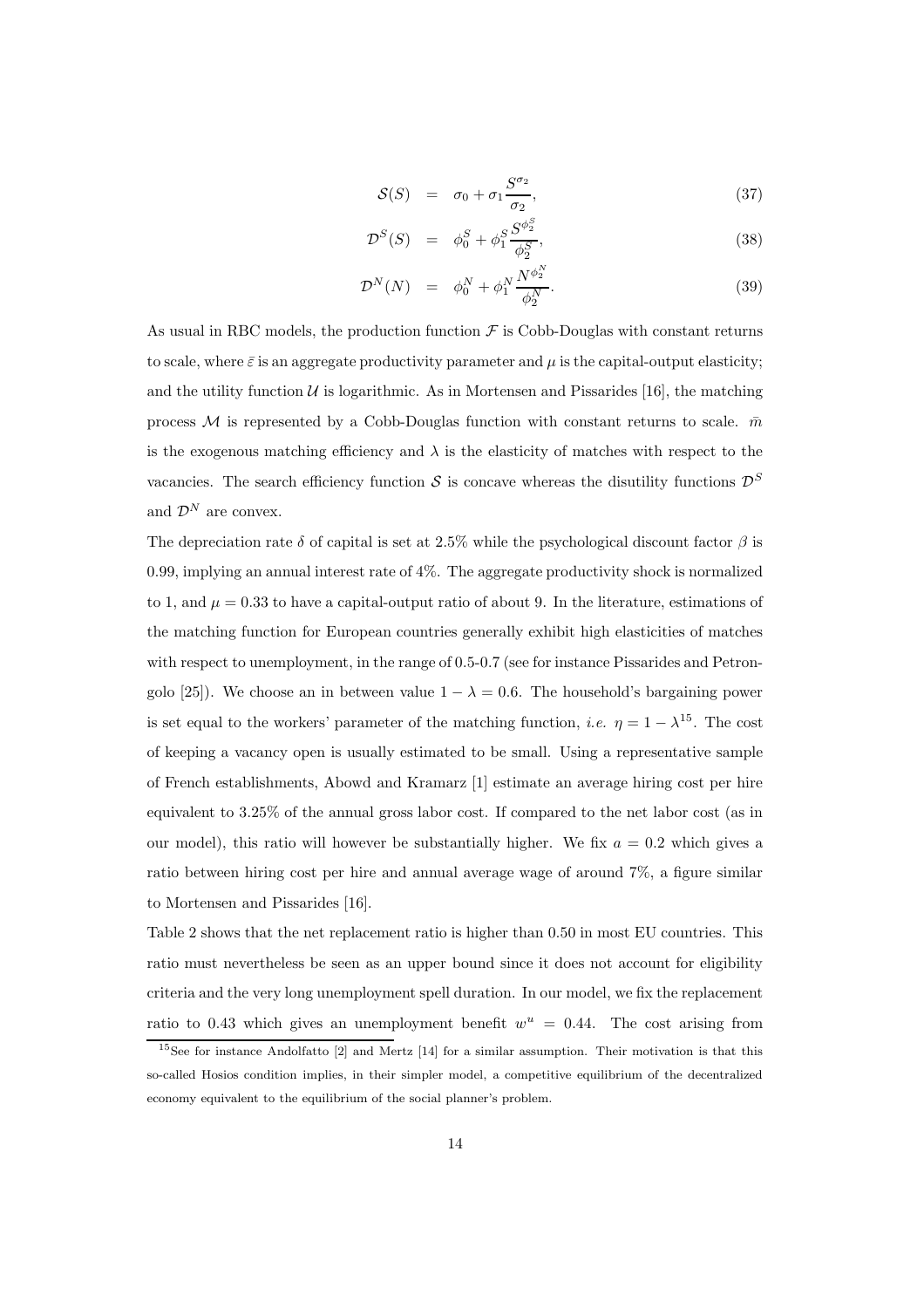employment protection is also expected to be high in EU countries but is more difficult to estimate. In our model,  $f$  is a firing tax (which encompasses the cost of administrative procedurals, of social protests,...) rather than a severance payment. We therefore follow Mortensen and Pissarides [16] who estimate this cost to be about three times as large as the cost of keeping a vacancy open and we set  $f = 0.50$ . We do not have direct data about wage rigidities but a good proxy is the level of the minimum wage. Table 2 reports a gross Kaitz index above 0.50 in the EU countries. The net Kaitz index is therefore higher and we fix it to 0.58 in our model leading to a minimum wage level  $w^m = 0.6$ . This minimum wage furthermore allows us to have 14% of the employed paid at the minimum wage (the OECD [21] reports for instance a figure of 11% for France in 1996) and a D9/D1 ratio of 2.5, which seems realistic enough.

Following Mortensen and Pissarides [16], we simply assume a uniform distribution for the idiosyncratic shocks  $F(x) = x$ ,  $\forall x \in [0, 1]$ . It remains to determine the 9 following parameters:  $\bar{m}$ ,  $\sigma_i$  and  $\phi_i^j$ , with  $i \in \{0, 1, 2\}$  and  $j \in \{S, N\}$ . By simplicity, the independent terms of the search and disutility functions are set to  $0\ (\sigma_0 = \phi_0^j = 0)$ , the slope parameters of the search and the search disutility functions are set to 1 ( $\sigma_1 = \phi_1^S = 1$ ), and the curvature parameter  $\phi_2^N$  (resp.  $\phi_2^N$ ) of the search (resp. work) disutility function is set to 2 (resp. to 1) to have a quadratic (resp. linear) function.  $\bar{m}$ ,  $\sigma_2$  and  $\phi_1^N$  are finally determined so as to recover particular steady state values for the unemployment rate, the mean duration of the unemployment spell, and the job destruction rate. As reproduced in table 2, the average unemployment rate in the beginning of the 1990's was around 10% in the EU countries; and is still at this level nowadays. In their model calibrated on Europe, Mortensen and Pissarides [16] use an average unemployment spell duration of 9 months (instead of 3 months in their calibration on US). We follow them and take an almost similar figure of 2.4 quarters for the average unemployment spell duration. As shown in section 2, the average annual job turnover is estimated to be in between 15% and 25% in the EU countries. Taking the mean value (20%) leads to an annual job destruction rate of  $10\%^{16}$  and therefore a quarterly job destruction rate of 2.5%. However, it is an underestimation because this figure does not take into account the jobs created and destroyed within the year. Taking this into account, we eventually set the job destruction rate  $\chi^1 = 4\%$ . All our calibration is summarized in

<sup>&</sup>lt;sup>16</sup>At the steady state, the job creation is equal to the job destruction.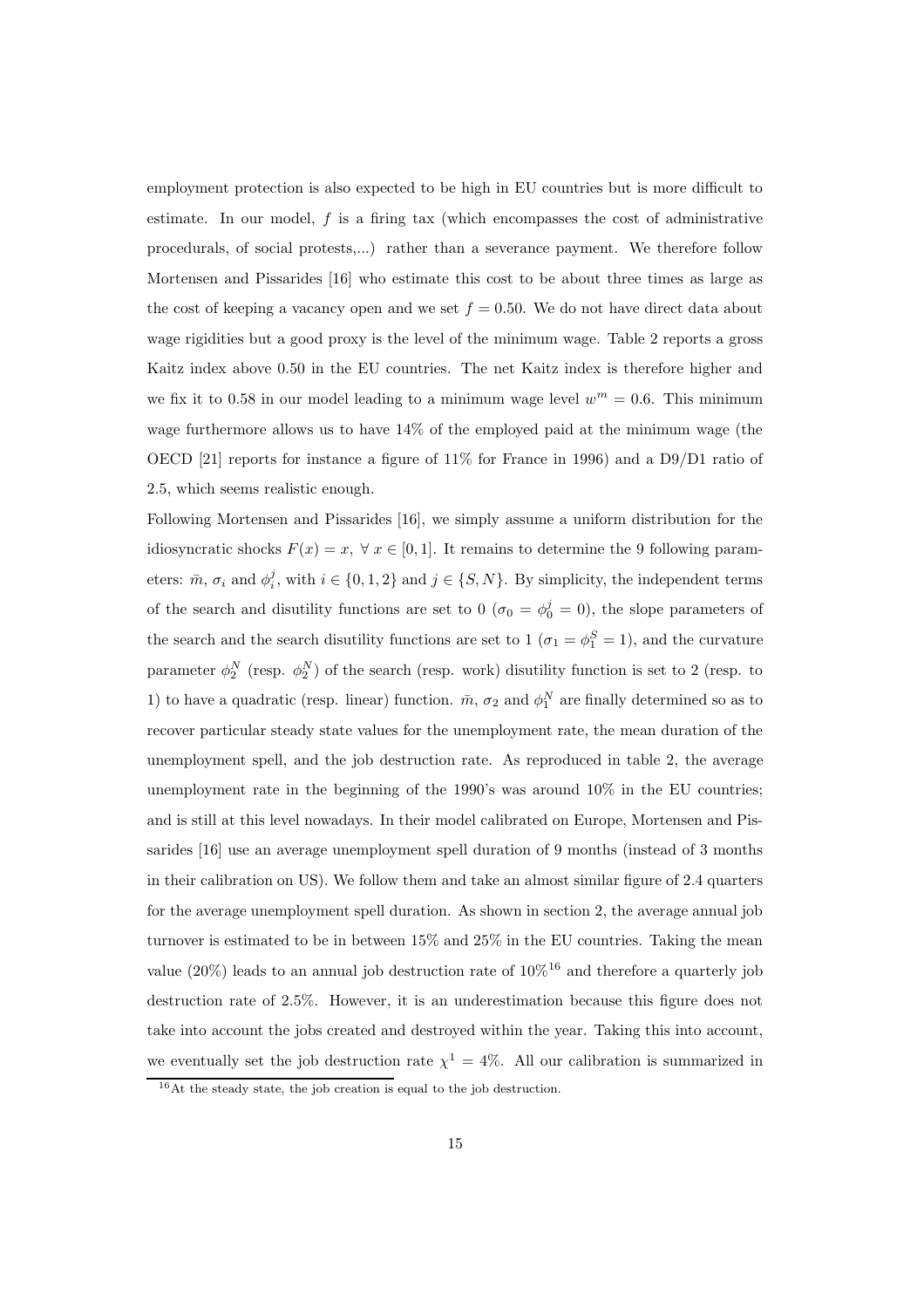table 3. This calibration is robust in the sense that small changes in parameters do not affect the qualitative results presented in the next section.

## 5 Simulations

In this section, we simulate our model, both at the steady state and dynamically, to study the role of labor market institutions on the unemployment rate and the job flows. The unemployment rate  $U_t$  is defined by equation (1). Using a uniform idiosyncratic shock distribution (see the calibration section), we have the job destruction rate  $JD_t = R_t^1$ , while the job creation rate  $JC_t$  is:

$$
JC_t = \frac{(1 - R_t^0)M_{t-1}}{N_{t-1}}.\t(40)
$$

The job turnover  $JT_t$  and the net employment change  $NET_t$  are respectively the sum and the difference between these two rates:

$$
JT_t = JCR_t + JDR_t, \qquad (41)
$$

$$
NET_t = JCR_t - JDR_t = \frac{N_t - N_{t-1}}{N_{t-1}}.
$$
\n(42)

#### 5.1 Steady state effects

We shock our three institutional parameters (the unemployment benefit  $w<sup>u</sup>$ , the lower bound  $w^m$  for the bargained wage and the firing tax f) and we focus on the long run effects on the main variables and especially on the unemployment rate. The results are displayed in table 4.

A 10% increase in the unemployment benefit reduces the household's search effort, thereby lengthening unemployment duration by  $8.3\%$ . This is in line with the result of Layard *et* al. [12] according to which the elasticity of the unemployment duration to the unemployment benefit is estimated to be in between 0.2 and 0.9. By strenghtening the worker's bargaining position, an increase in  $w^u$  have a direct positive impact on the bargained wages. The destruction rate and the average wage increase, unemployment rises and output falls. We hence recover empirical and theoretical results showing a negative relationship between the unemployment benefit and the employment level. It is worth noting that a shock on the unemployment benefit affects new jobs and old jobs in a similar way.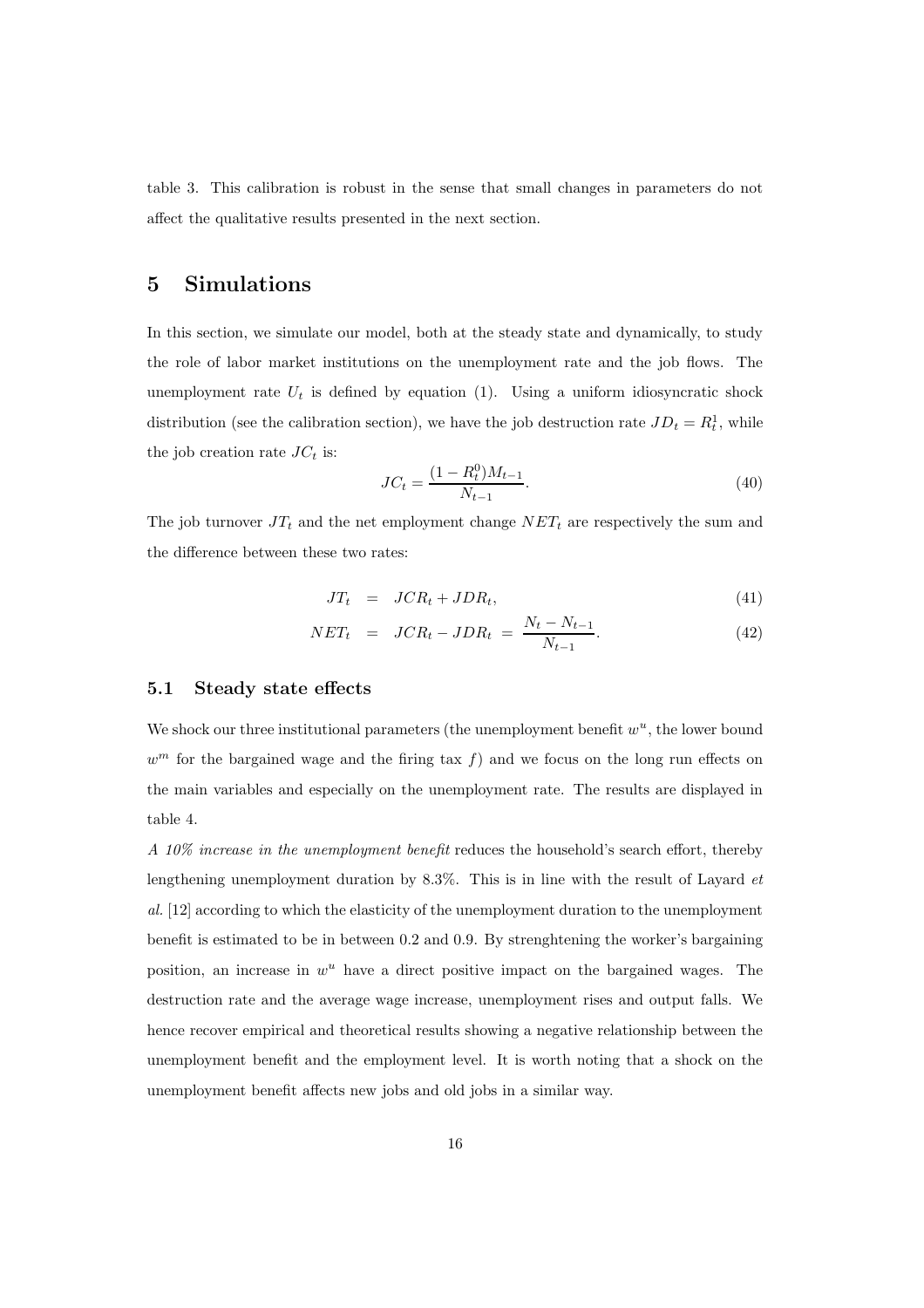A strengthening of the wage rigidities via a 10% increase in  $w<sup>m</sup>$  augments the job destruction rate and the fraction of workers paid at the lower bound wage. The average wage is determined by the lower bound wage, the bargained wages and the job destruction rate, which also determines the fraction of workers paid at the minimum wage. The effect of  $w^m$ on the bargained wage is ambiguous. Through equation (30), we see there is a direct positive effect (stronger bargaining position) but also an indirect negative effect due to the increase in the critical productivity value  $Q$  (see equation (28)). The effects of  $w^m$  on the job destruction rate and the fraction of workers paid at the minimum wage is however clearly positive and, despite this ambiguous evolution of the bargained wage, the higher lower bound wage and the higher job destruction rate are sufficient to ensure a higher average wage. This is strongly unfavorable to employment and output. These effects are similar for both new and old jobs. Our model hence illustrates the adverse effects of wage rigidities on employment, underlined by several empirical studies.

In Mortensen and Pissarides [16]'s model with complete wage flexibility, job protection leads to positive effects on employment. Indeed, an increase in the firing tax leads to lower job destruction, but also lowers job creation and therefore increases the unemployment duration. This, in turn, negatively affects the bargaining power of the worker and leads to a decrease in the average wage. Altogether, employment is stimulated. We find similar results with our model. However, in our setting, due to the introduction of wage rigidities, the downward wage adjustment is limited and hence the positive effect on employment. As shown in table 4, a 10% increase in f reduces unemployment rate by only 0.7 percentage point. For high levels of wage rigidities, the downward wage adjustment could even become too small to compensate the negative impact on profits of the firing tax and the unemployment rate could increase. We illustrate these interactions between  $f$  and  $w<sup>m</sup>$  in figure 1. We reproduce the effects on the unemployment rate of a  $10\%$  increase in the firing tax, for different levels for the lower bound wage. We see that the effect is negative for low wage rigidities, whereas it becomes positive for high wage rigidities (see Cahuc and Zylberberg [7] for a similar conclusion). However, whatever the level of  $w^m$ , the effect of f on the unemployment rate is quite small, which is in accordance with empirical results showing no real significant relationship between employment protection and employment.

As a conclusion, if both the unemployment benefit and the wage rigidities may contribute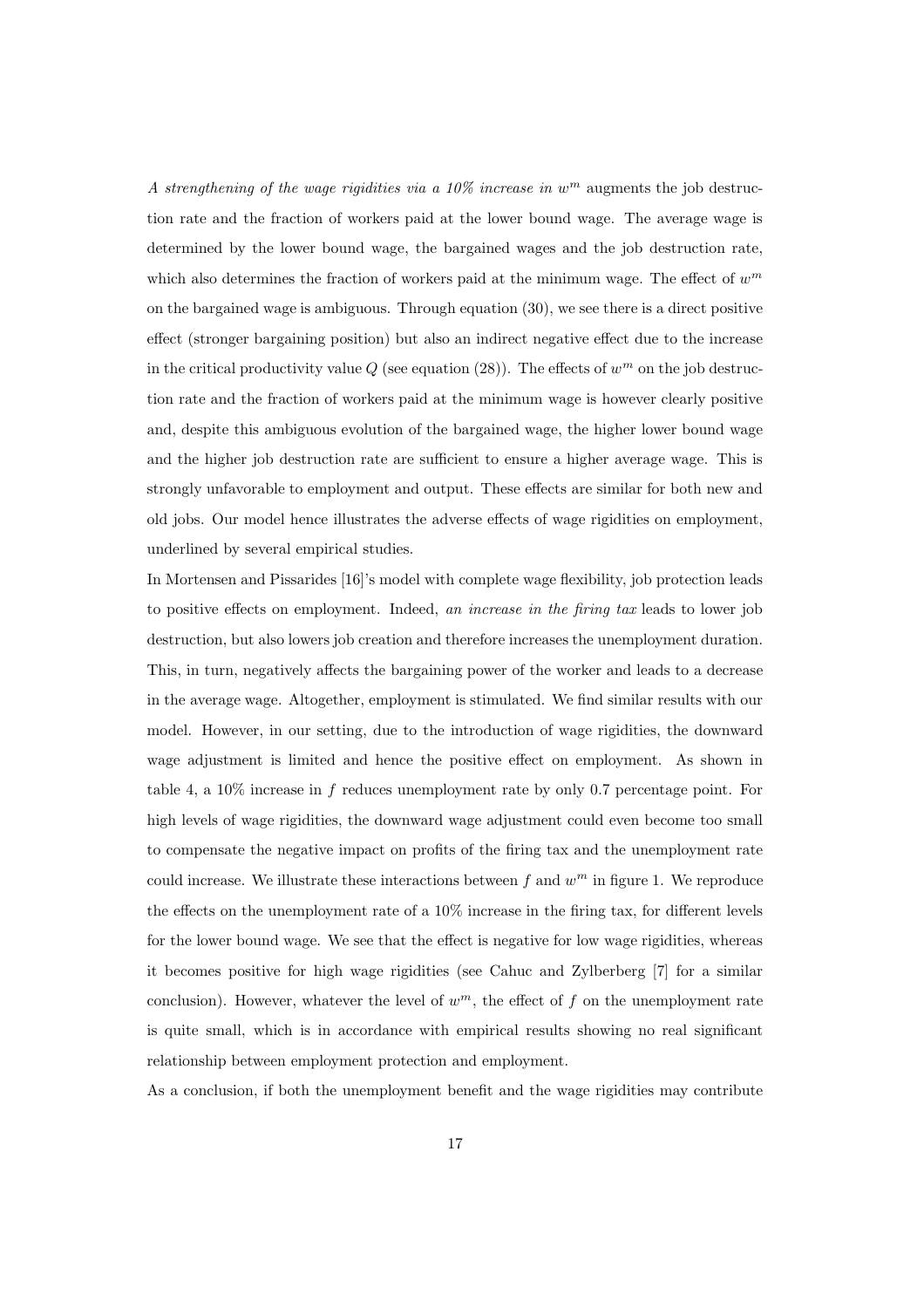to a high unemployment rate, the quantitative effect of the latter is much larger. Moreover, these rigidities are also important since they reduce the positive effects on employment of the firing tax. With respect to the employment criterion, protecting employment seems therefore irrelevant in a country with high wage rigidities.

#### 5.2 Cyclical properties

We checked in the previous section the effects of institutions on the unemployment rate. We now focus on the effects of institutions on the cyclical properties of the job flows. We first examine the cyclical characteristics of the reference calibration and next look at the effects of institutional changes. To dynamically simulate our model, we introduce an autocorrelated aggregate productivity shock. In equation (34),  $\bar{\varepsilon}$  is replaced by:

$$
\varepsilon_t = \bar{\varepsilon}^{1-\gamma} \varepsilon_{t-1}^{\gamma} e^{u_t},\tag{43}
$$

where  $\gamma$  is the coefficient of autocorrelation and  $u_t$  is drawn from a normal distribution  $N(0, \sigma^u)$ . As in Den Haan *et al.* [9], we set  $\gamma = 0.95$  and we calibrate  $\sigma^u = 0.03$  in order to have realistic volatilities for the job flows. We simulate our model during 10000 periods and table 5 displays the main cyclical properties for the job flows.

The job flows are highly autocorrelated and, by calibration, their volatilities are similar to those observed in table 1, even if the relative job destruction volatility may be somewhat too high for a European economy. We also obtain the job creation rate procyclicality (with respect to the net employment change) and the job destruction rate countercyclicality observed in the data. The job turnover is more acyclical, as seems to be the case in EU countries.

In table 6, we vary our three institutional parameters (total variation of 20%) and we evaluate their effects on the relative volatility of the job destruction rate and the cyclicality of the job turnover. If unemployment benefit has almost no effects on the cyclical properties, more wage rigidities lead to a lower relative volatility of the job destruction and a less countercyclical job turnover. This institutional feature may thus contribute to explain the cyclical properties of EU labor market (see section 2). The effects of changes in  $w^m$  on the cyclical properties may work through both the job destruction rate and the job creation rate. However, in our model with high employment protection, the effects of  $w^m$  on the cyclical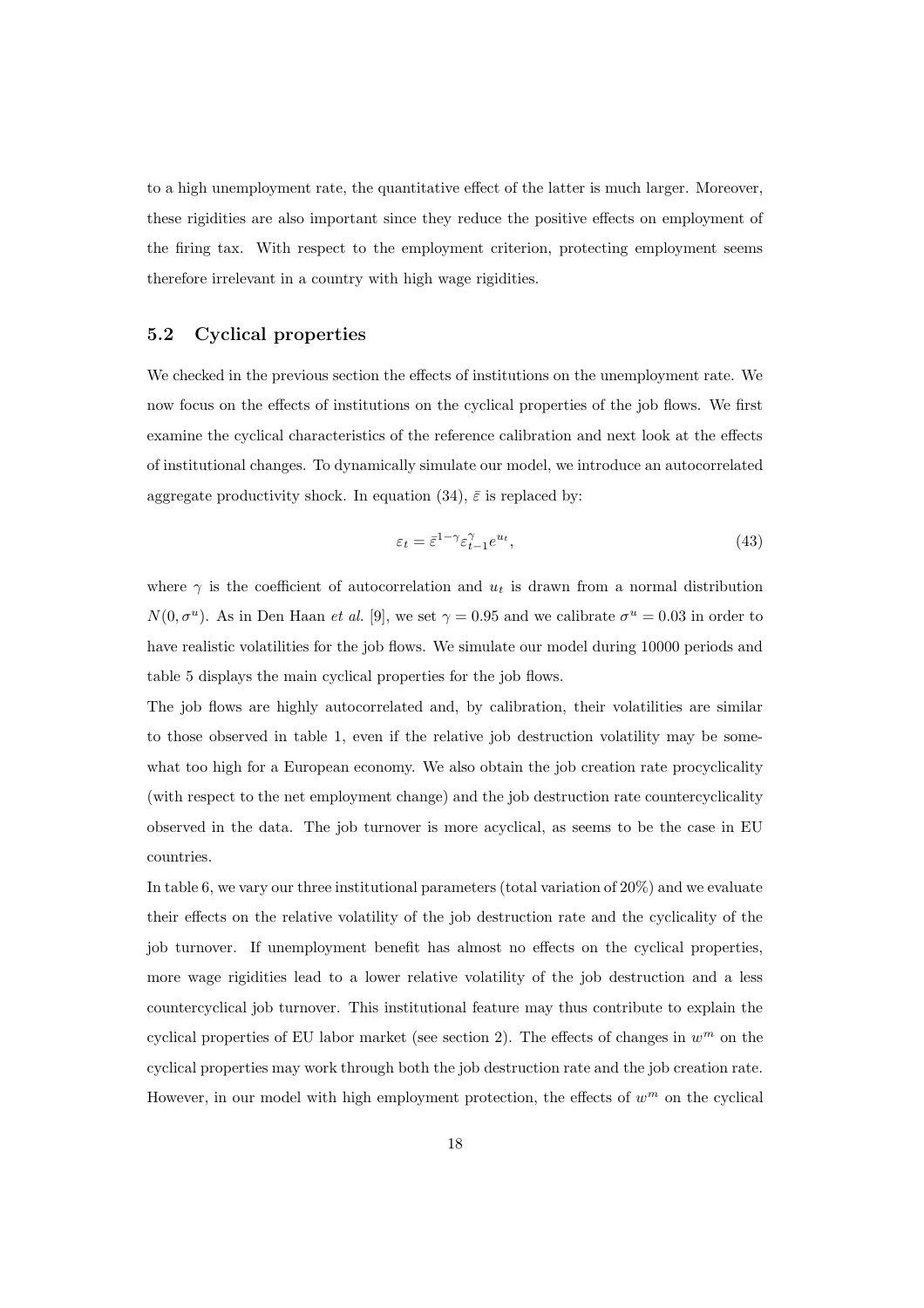properties of job destruction are weak. Most of the effects go through the job creation rate. With complete wage flexibility, the effects of aggregate productivity shock on job creation would be partly offset by higher wages. With wage rigidities, the wage effect is weakened because most of the wages remain unchanged at the lower bound wage, the productivity shock can fully positively affect the economy and the job creation effect is stronger than without wage rigidities. This explains the lower relative job destruction volatility and less countercyclical job turnover.

An increase in the firing tax (bottom part of table 6) increases the relative volatility of the job destruction rate and the countercyclicality of the job turnover. Again, due to job protection, all the effects of changes in  $f$  mainly affects the cyclical properties of the job creation rate and not of the job destruction rate. Higher job protection decreases the volatility of the job turnover and therefore the volatility of the job creation rate. As a result, the relative volatility of the job destruction increases and the job turnover is more countercyclical (relative effect of job destruction cyclicality more important).

Wage rigidities and employment protection thus have opposite effects; and job protection does not seem to explain cyclical properties of a European labor market.

## 6 Conclusion

The aim of this paper is to study the role of labor market institutions on unemployment rate and job flows cyclical properties. The respective effects on unemployment of the unemployment benefit and the firing cost have already been extensively studied (both empirically and theoretically), but mainly in partial equilibrium market models. Moreover, the role of downward wage rigidities is not so well known.

We construct a sochastic intertemporal general equilibrium model (of the type Real Business Cycle) with search unemployment and endogenous job turnover and three labor market institutions: unemployment benefits, a firing tax and a downward wage rigidity. We assume that wages are (re)negotiated at each period of time (usual Nash bargaining) but we introduce an institutionally fixed lower bound on this wage bargaining outcome. The model is calibrated on a European economy and simulated.

We obtain that high unemployment benefit and, especially, high wage rigidities are able to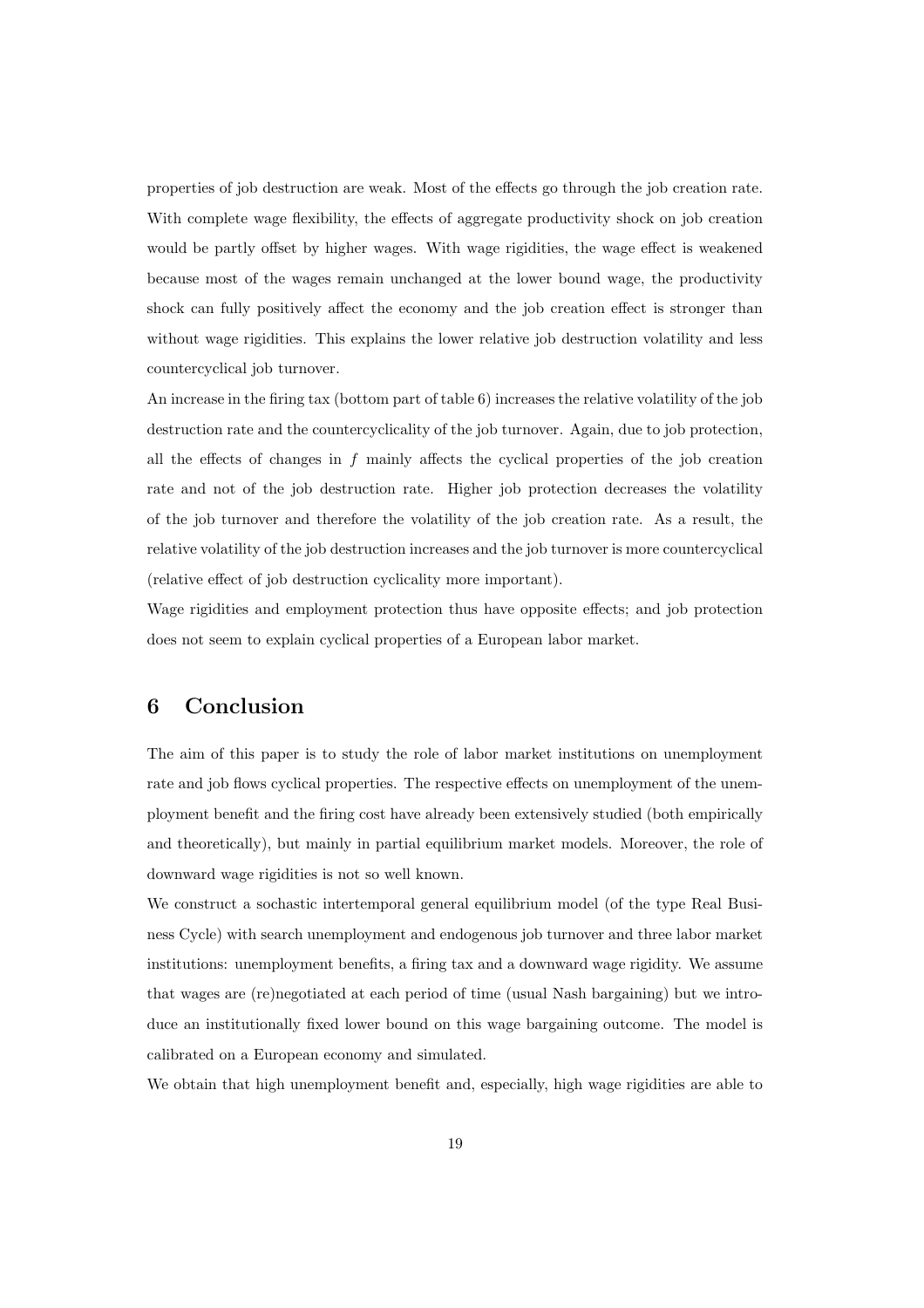explain high unemployment. The effect of the firing tax on unemployment is more ambiguous and depends on the level of wage rigidities. However, whatever its direction, this effect is quite small. Focusing on job flows cyclical properties, we see that our model is able to reproduce the countercyclicality of the job destruction rate, the procyclicality of the job creation rate and, as a result, the acyclicality of the job turnover. We moreover find that the wage rigidities and the firing tax have opposite effects on the job flows cyclical properties and that it is the high wage rigidities that seems to explain the cyclical properties of a European labor market.

Downward wage rigidities thus may well be apt to play a key role in explaining EU-US differences, both in terms of unemployment rate and cyclical properties. The result is not that surprising and is in line with available empirical results emphasizing the role of wage formation and stressing that high employment is associated with low wage levels and high levels of wage inequality. Our results are robusts in the sense that moderate changes in the calibration do not alter the qualitative results. Naturally, such downward wage rigidities cannot be captured by a single "minimum wage" parameter. The specification adopted here to introduce them remained quite simple albeit sufficient to make the point, and may serve as a starting point for future developments.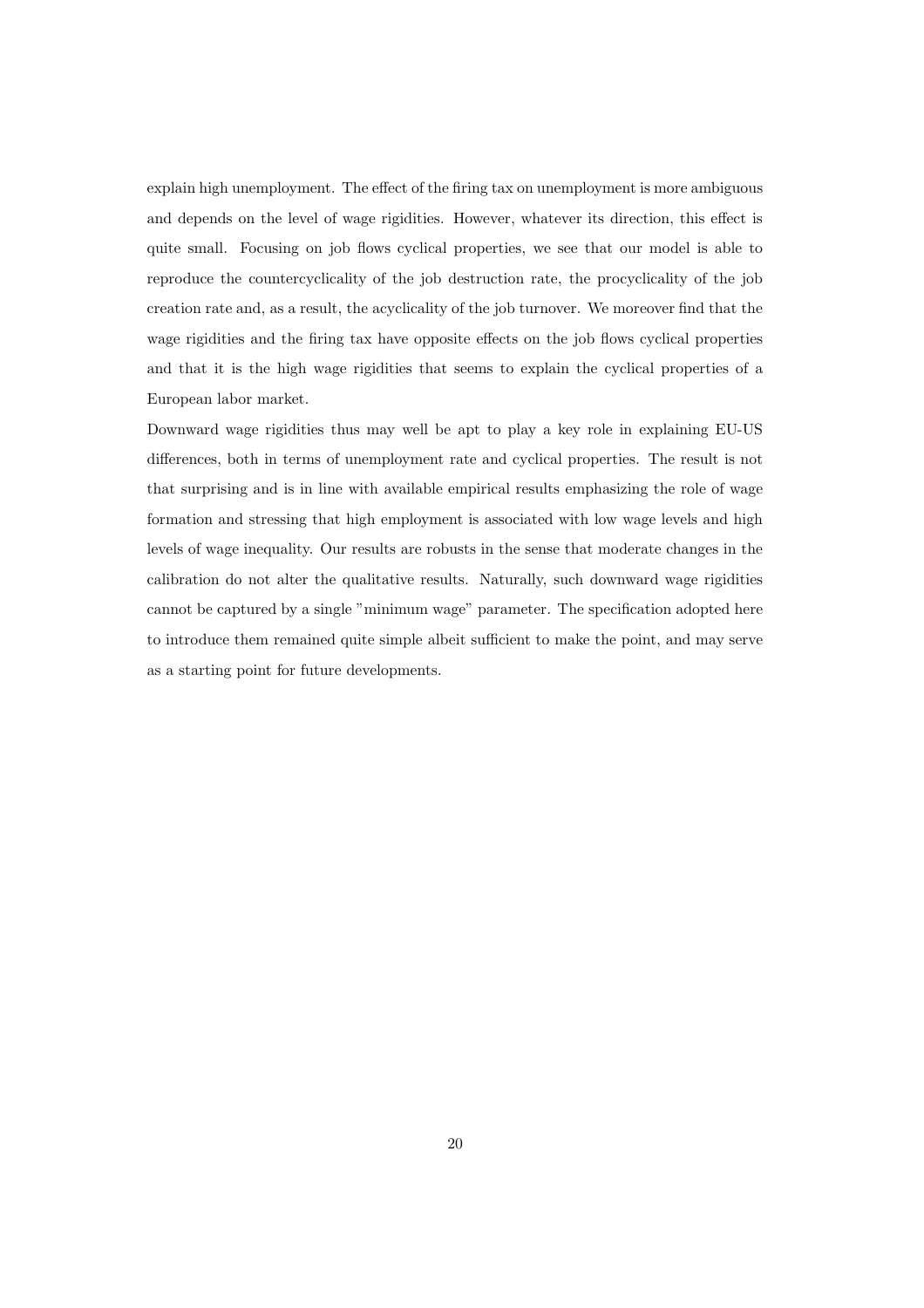## References

- [1] Abowd, J. and F. Kramarz, 1997, The costs of hiring and separations, CREST Working Paper no. 9543.
- [2] Andolfatto, D., 1996, Business Cycles and Labor-Market Search, American Economic Review vol. 86(1), pp. 112-132.
- [3] Bertola, G., F. Blau and L. Kahn, 2001, Comparative analysis of labor market outcomes: lessons for the US from international long-run evidence, NBER Working Paper no. 8526.
- [4] Blanchard, O. and J. Wolfers, 2000, The role of shocks and institutions in the rise of European unemployment: the aggregate evidence, Economic Journal, vol. 110, pp.1-33.
- [5] Boeri, T., 1996, Is turnover is countercyclical?, Journal of Labor Economics, vol. 14(4), pp. 603-625.
- [6] Caballero, J. and M. Hammour, 1996, On the timing and the efficiency effect of creative destruction, *Quartely Journal of Economics*, vol. 111, pp. 805-852.
- [7] Cahuc, P. and A. Zylberberg, 1999, Job protection, minimum wage, and unemployment, IZA Discussion Paper no. 95.
- [8] Coe, D. and D. Snower, 1997, Policy Complementarities: The Case for Fondamental Labor Market Reform, IMF Staff Paper, vol. 44(1), pp. 1-35.
- [9] Den Haan, W., G. Ramey and J. Watson, 2000, Job destruction and propagation of shocks, American Economic Review, vol. 90, pp. 482-498.
- [10] Garibaldi, P., 1998, Job flow dynamics and firing restrictions, *European Economic Review*, vol. 41, pp. 245-275.
- [11] Holmund, B., 1998, Unemployment insurance in theory and practise, *Scandinavian Journal of* Economics, vol. 100(1), pp. 113-141.
- [12] Layard R., S. Nickell and R. Jackman, 1991, Unemployment: Macroeconomic performance and the labour market, Oxford University Press
- [13] Ljungqvist, L., 2002, How do lay-off costs affect employment, The Economic Journal, vol. 112, pp. 829-853.
- [14] Merz, M., 1995, Search in the labor market and the real business cycle, *Journal of Monetary* Economics, vol. 36, pp. 269-300.
- [15] Mortensen, D. and C. Pissarides, 1994, Job creation and job destruction, Review of Economic Studies, vol. 1, pp. 733-753.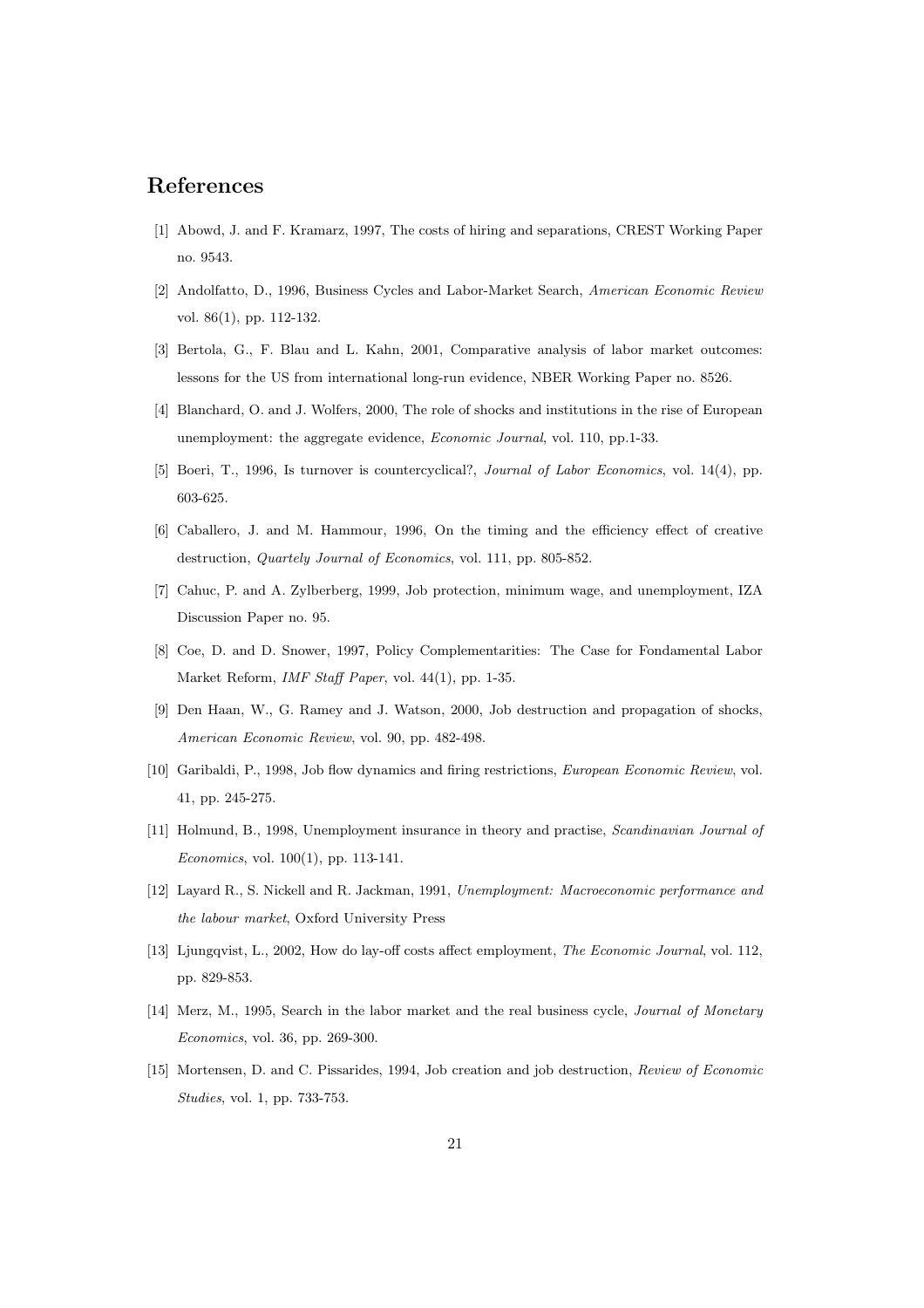- [16] Mortensen, D. and C. Pissarides, 1999, Job reallocation, employment fluctuations and unemployment, In Handbook of Macroeconomics, 1, edited by J. Taylor and M. Woodford, Elsevier Science.
- [17] Nickell, S., 1997, Unemployment and labor market rigidities: Europe versus North America, Journal of Economic Perspectives, vol. 11(3), pp. 55-74.
- [18] OECD, 1994, *Employment Outlook*, Paris.
- [19] OECD, 1994, Employment Study, Paris.
- [20] OECD, 1996, Employment Outlook, Paris.
- [21] OECD, 1998, Employment Outlook, Paris.
- [22] OECD, 1999, Employment Outlook, Paris.
- [23] OECD, 2002. Benefits and Wages, Paris.
- [24] Pierrard, O. and H. Sneessens, 2003, Low-skilled unemployment, biased technological shocks and job competition, IZA Discussion Paper no. 784.
- [25] Petrongolo, B. and C. Pissarides, 2001, Looking back into the black box: a survey of the matching function, Journal of Economic Literature, vol. 39, pp. 390-431.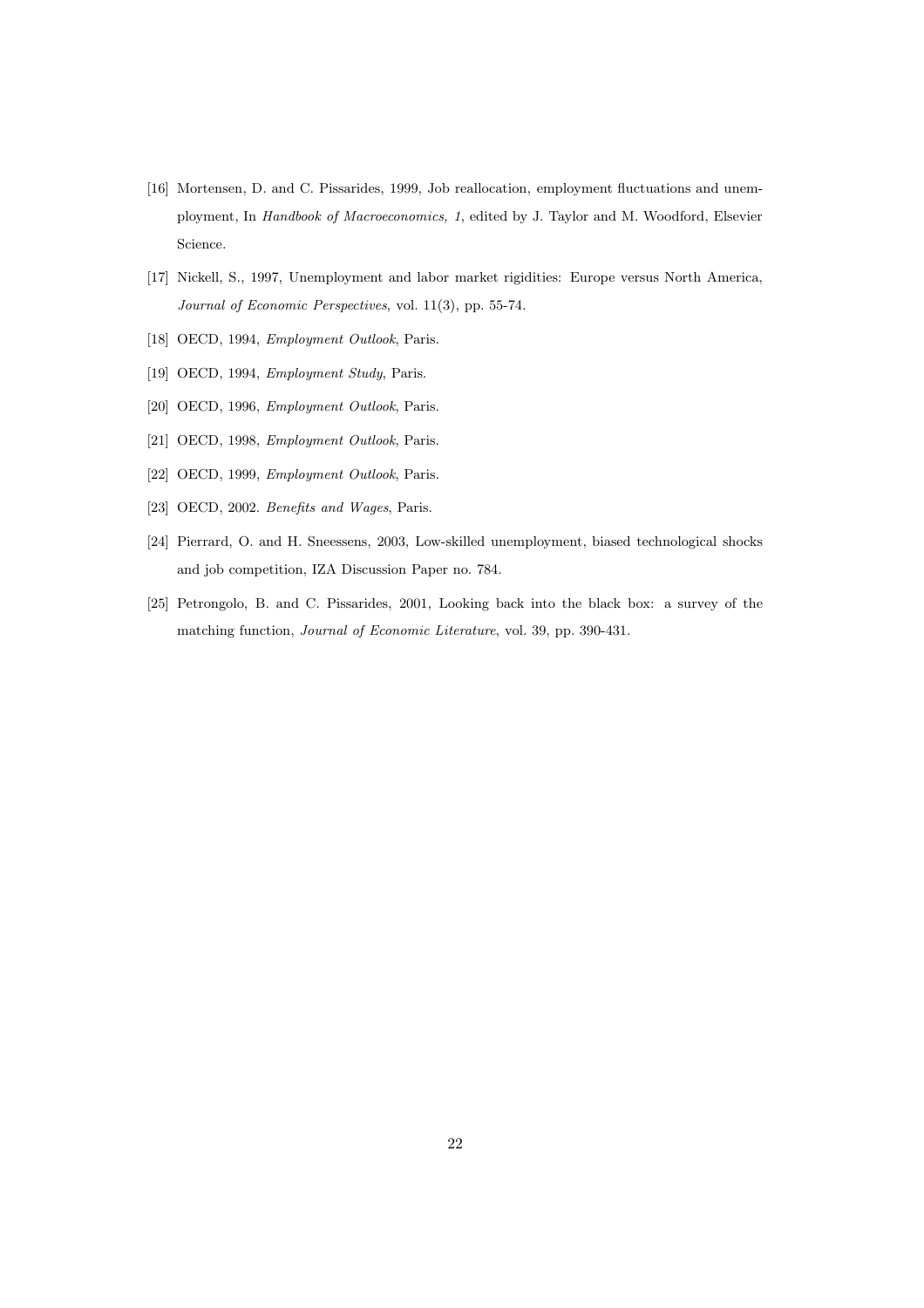| Country       | JT    | NET     | $\sigma(JC)$ | $\sigma(JD)$ | $\sigma(JD)/\sigma(JC)$ | U       |
|---------------|-------|---------|--------------|--------------|-------------------------|---------|
|               |       |         |              |              |                         |         |
| Belgium       | 15.2% | $0.2\%$ |              | ۰            | ۰                       | 11.2%   |
| France        | 24.4% | $0.9\%$ | 1.7          | 0.9          | 0.53                    | 9.9%    |
| Germany       | 16.5% | 1.5%    | 0.8          | 0.8          | 1.0                     | 7.5%    |
| Italy         | 21.0% | 1.0%    | 1.2          | 0.9          | 0.7                     | $9.3\%$ |
| Netherlands   | 15.4% | 1.0%    | ٠            | ٠            | ٠                       | 7.7%    |
| United States | 18.6% | 2.6%    | 2.0          | 3.0          | 1.5                     | 6.8%    |

Yearly data. JT: job turnover, average 1984-1991 (may vary according to the country), source: OCDE [20], table 5.1, p.163. NET: net employment change, average 1984-1991 (may vary according to the country), source: OCDE [20], table 5.1, p.163.  $\sigma(JC)$ : job creation standard deviation, average 1980's (may vary according to the country), HP filtered, source: Boeri [5].  $\sigma(JD)$ : job destruction standard deviation, average 1980's (may vary according to the country), HP filtered, source: Boeri [5]. U: unemployment rate, average 1983-1993, source: OCDE [20], table 1.3, p.4.

| Country       | Repl. ratio | EPL strictness | Kaitz index | Wage dispersion |
|---------------|-------------|----------------|-------------|-----------------|
|               |             |                |             |                 |
| Belgium       | 0.70        | 2.1(13)        | 0.53        | 2.2             |
| France        | 0.52        | 3.0(21)        | 0.55        | 3.3             |
| Germany       | 0.63        | 2.5(18)        | ۰           | 2.3             |
| Italy         | 0.13        | 3.3(23)        | ۰           | 2.8             |
| Netherlands   | 0.76        | 2.1(14)        | 0.51        | 2.6             |
| United States | 0.32        | 0.2(1)         | 0.35        | 4.4             |
|               |             |                |             |                 |

Table 1: Job flows and unemployment: some empirical facts

Repl. ratio: synthetical net replacement ratio, 1999, source: OECD [23], table 3.10, p.41. EPL strictness: synthetical index of the strictness of employment protection legislation and country ranking (between brackets), late 1990's, source: OCDE [22], table 2.5, p.66. Kaitz index: gross Kaitz index, mid-1997, source: OCDE [21], table 2.3, p.37. Wage dispersion: gross D9/D1 ratio, 1995 (may vary according the country), source: OCDE [20], table 3.1, p.62.

Table 2: Labor market institutions: some empirical facts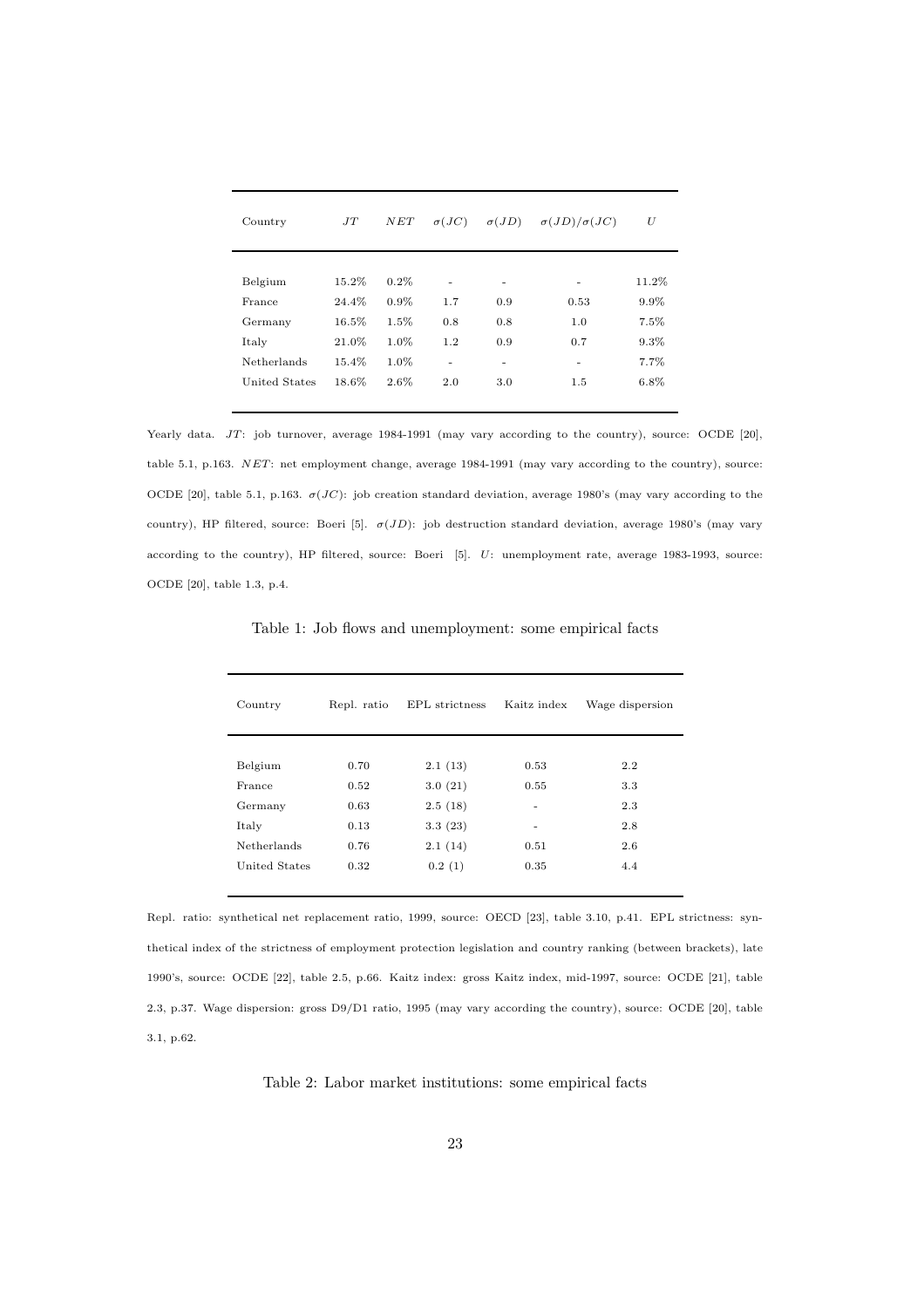| Symbol                                          | Value                   | Symbol                                                                                                                                                  | Value            | Symbol            | Value          |  |  |
|-------------------------------------------------|-------------------------|---------------------------------------------------------------------------------------------------------------------------------------------------------|------------------|-------------------|----------------|--|--|
|                                                 |                         | Matching function                                                                                                                                       |                  |                   |                |  |  |
| $\bar{m}$                                       | $0.60$ $\lambda$        |                                                                                                                                                         | $0.4$            |                   |                |  |  |
|                                                 |                         | Production function                                                                                                                                     |                  |                   |                |  |  |
| έ                                               |                         | $1 \parallel \mu$                                                                                                                                       | 0.33             |                   |                |  |  |
|                                                 |                         | Search function                                                                                                                                         |                  |                   |                |  |  |
| $\sigma_0$                                      |                         | $0 \mid \sigma_1$                                                                                                                                       |                  | $1 \mid \sigma_2$ | 0.55           |  |  |
| Disutility functions                            |                         |                                                                                                                                                         |                  |                   |                |  |  |
|                                                 |                         |                                                                                                                                                         |                  |                   | $\overline{2}$ |  |  |
| $\phi_0^S$ $\phi_0^N$                           |                         | $\begin{array}{c c c} 0 & \phi_1^S \ \hline 0 & \phi_1^N \end{array} \hspace{1cm} \begin{array}{c c} 1 & \phi_2^S \ \hline 0.16 & \phi_2^N \end{array}$ |                  |                   | 1              |  |  |
| Costs                                           |                         |                                                                                                                                                         |                  |                   |                |  |  |
| $\boldsymbol{a}$                                | $0.20$ $f$              |                                                                                                                                                         | 0.50             |                   |                |  |  |
| Wages determination                             |                         |                                                                                                                                                         |                  |                   |                |  |  |
| $\eta$                                          | $0.60$ $w^u$            |                                                                                                                                                         | $0.44 \quad w^m$ |                   | 0.60           |  |  |
| Psychological discount and capital depreciation |                         |                                                                                                                                                         |                  |                   |                |  |  |
| β                                               | 0.99 $\parallel \delta$ | $\mathbb{R}^n$                                                                                                                                          | 0.025            |                   |                |  |  |

Table 3: Numerical parameter values

|                                           | $\mathcal F$                 | JT                       | U                         | pop $w^m$                 | $U$ duration               | $\bar{w}$                   |
|-------------------------------------------|------------------------------|--------------------------|---------------------------|---------------------------|----------------------------|-----------------------------|
| benchmark<br>$w^u$ (+10%)<br>$w^m$ (+10%) | 1.43<br>$-2.0\%$<br>$-4.0\%$ | 9.8%<br>$+2.1$<br>$+6.8$ | 10.5%<br>$+2.6$<br>$+6.9$ | 14.5%<br>$-1.0$<br>$+4.6$ | 2.4<br>$+8.3\%$<br>$+5.7%$ | 1.03<br>$+0.5%$<br>$+1.6\%$ |
| $f (+10\%)$                               | $+0.2\%$                     | $-1.3$                   | $-0.7$                    | $+0.6$                    | $+6.5\%$                   | $-0.3\%$                    |

pop  $w^m$ : percentage of the workers paid at the lower bound wage. U duration: mean unemployment spell duration (expressed in quarters).  $\bar{w}$ : mean wage.

Table 4: Long run effects of institutional shocks (deviations from the benchmark)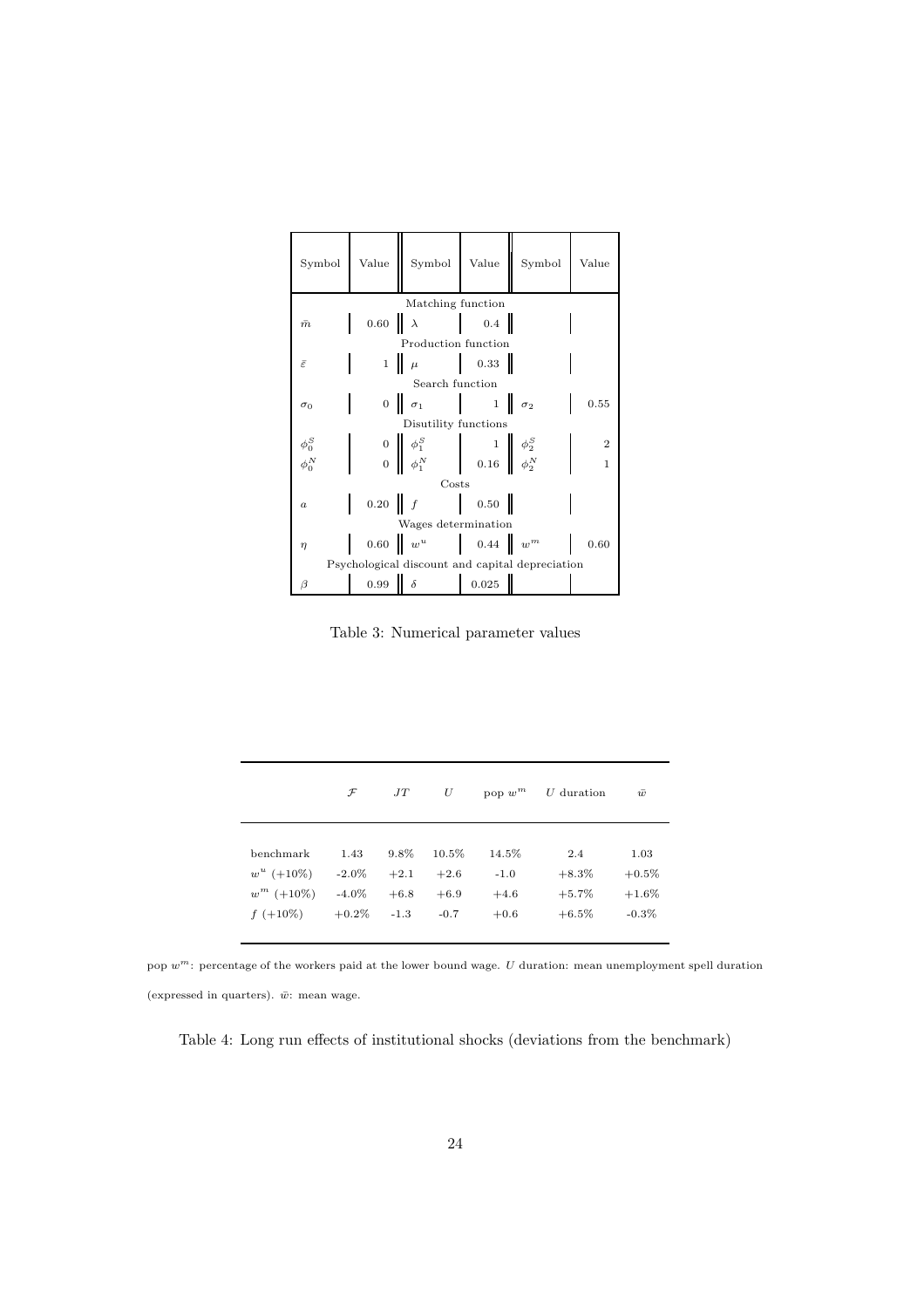

Figure 1: Effect on unemployment of a firing tax  $10\%$  increase, for different values of  $w^m$ 

|                           | $JC_{t}$ | $JD_t$  | $JT_t$  |
|---------------------------|----------|---------|---------|
| AR(1)                     | 0.88     | 0.69    | 0.89    |
| $\sigma$                  | 0.82     | 1.00    | 1.50    |
| corr(.,NET <sub>t</sub> ) | 0.46     | $-0.68$ | $-0.21$ |

All series are HP filtered.  $AR(1)$ : autocorrelation of order 1.  $\sigma$ : standard deviation. corr(.,  $NET_t$ ): correlation with respect to net employment change.

Table 5: Cyclical properties of job flows in reference calibration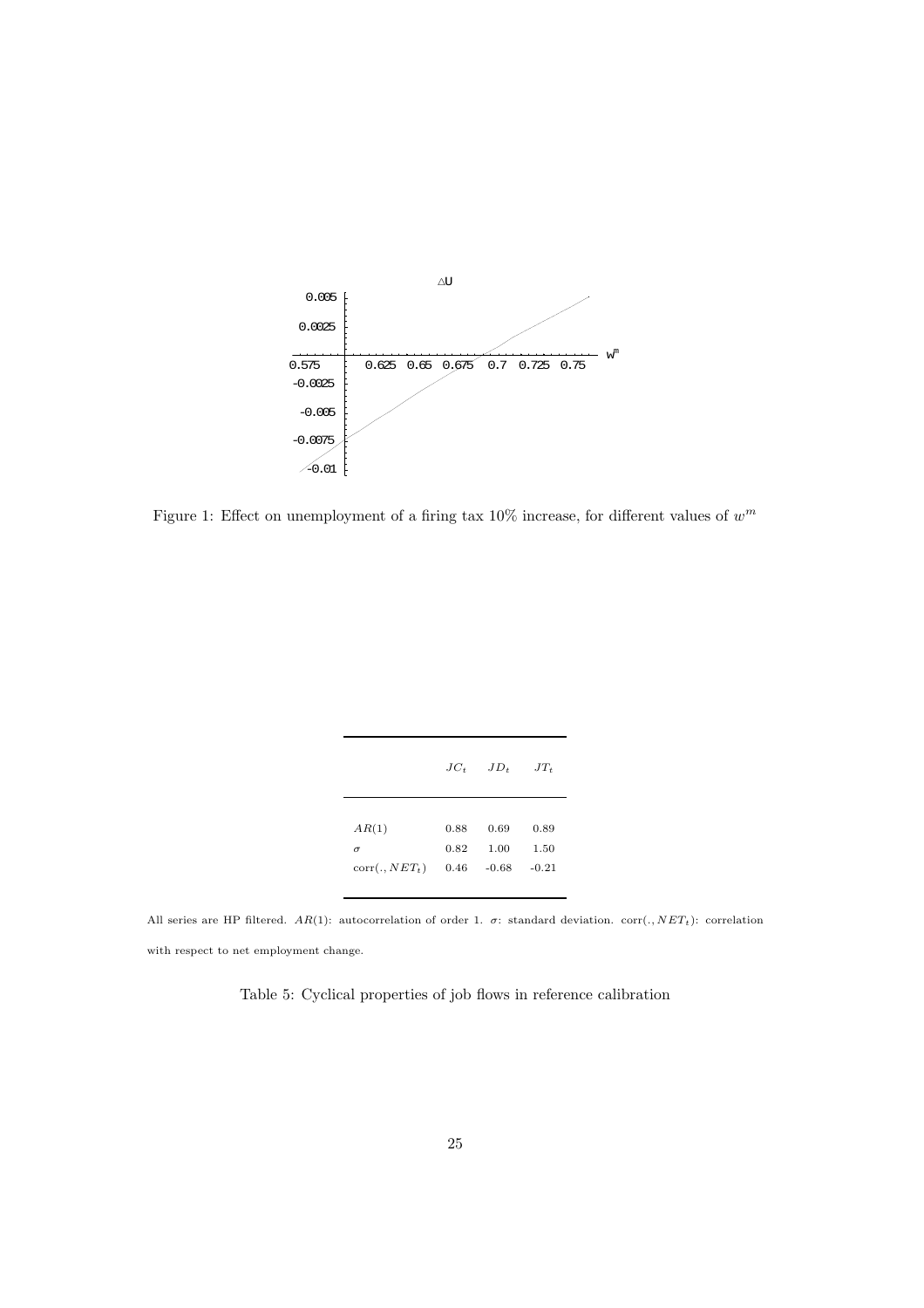| $w^u =$                     | 0.40    | 0.42    | 0.44    | 0.462   | 0.484   |
|-----------------------------|---------|---------|---------|---------|---------|
| $\sigma(JD_t)/\sigma(JC_t)$ | 1.22    | 1.21    | 1.22    | 1.21    | 1.21    |
| $corr(JT_t, NET_t)$         | $-0.21$ | $-0.21$ | $-0.21$ | $-0.20$ | $-0.19$ |
| $w^m =$                     | 0.54    | 0.57    | 0.60    | 0.63    | 0.66    |
| $\sigma(JD_t)/\sigma(JC_t)$ | 1.28    | 1.26    | 1.22    | 1.18    | 1.12    |
| $corr(JT_t, NET_t)$         | $-0.27$ | $-0.24$ | $-0.21$ | $-0.16$ | $-0.12$ |
| $f =$                       | 0.45    | 0.48    | 0.50    | 0.53    | 0.55    |
| $\sigma(JD_t)/\sigma(JC_t)$ | 1.20    | 1.20    | 1.22    | 1.24    | 1.26    |
| $corr(JT_t, NET_t)$         | $-0.18$ | $-0.19$ | $-0.21$ | $-0.22$ | $-0.23$ |

All series are HP filtered.  $\sigma$ : standard deviation. corr(.,  $NET_t$ ): correlation with respect to net employment change.

Table 6: Sensitivity of cyclical properties to  $w^u$ ,  $w^m$  and  $f$